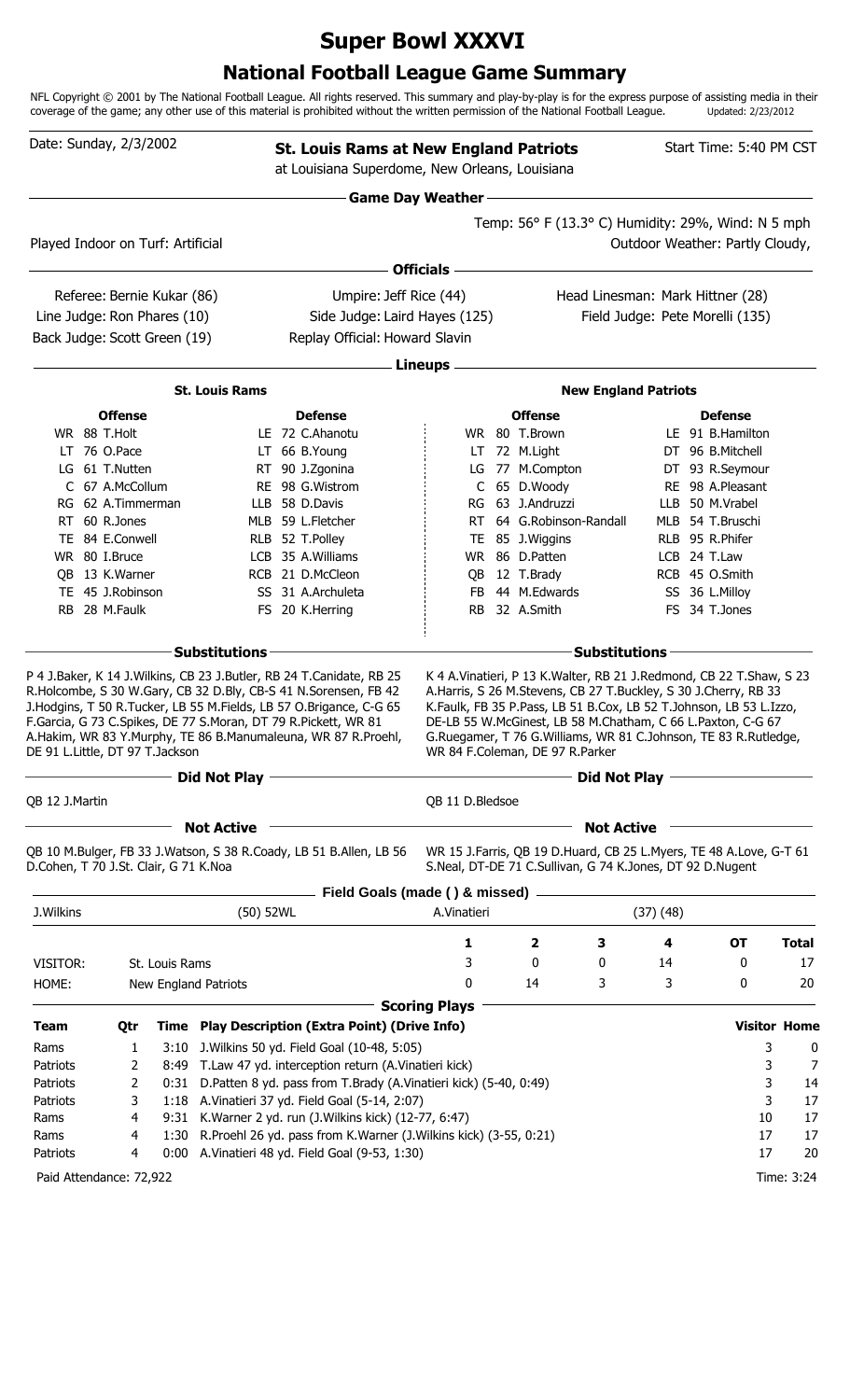# **Final Individual Statistics**

| <b>St. Louis Rams</b><br><b>New England Patriots</b> |            |                |                   |                    |                       |                          |                             |                  |                  |                                       |            |                   |                  |                    |                          |                   |                   |
|------------------------------------------------------|------------|----------------|-------------------|--------------------|-----------------------|--------------------------|-----------------------------|------------------|------------------|---------------------------------------|------------|-------------------|------------------|--------------------|--------------------------|-------------------|-------------------|
| <b>RUSHING</b>                                       |            |                | <b>ATT</b>        | <b>YDS</b>         | <b>AVG</b>            | LG                       | TD                          |                  | <b>RUSHING</b>   |                                       |            |                   | <b>ATT</b>       | YDS AVG            |                          | LG                | <b>TD</b>         |
| M.Faulk                                              |            |                | 17                | 76                 | 4.5                   | 15                       | 0                           | A.Smith          |                  |                                       |            |                   | 18               | 92                 | 5.1                      | 17                | $\pmb{0}$         |
| K.Warner                                             |            |                | 3                 | 6                  | 2.0                   | 5                        | 1                           | D.Patten         |                  |                                       |            |                   | 1                | 22                 | 22.0                     | 22                | 0                 |
| A.Hakim                                              |            |                | 1                 | 5                  | 5.0                   | 5                        | 0                           | K.Faulk          |                  |                                       |            |                   | 2                | 15                 | 7.5                      | 8                 | $\pmb{0}$         |
| J.Hodgins                                            |            |                | 1                 | 3                  | 3.0                   | 3                        | 0                           |                  | M.Edwards        |                                       |            |                   | 2                | 5                  | 2.5                      | 3                 | 0                 |
|                                                      |            |                |                   |                    |                       |                          |                             | T.Brady          |                  |                                       |            |                   | 1                | 3                  | 3.0                      | 3                 | $\pmb{0}$         |
|                                                      |            |                |                   |                    |                       |                          |                             |                  | J.Redmond        |                                       |            |                   | 1                | $-4$               | $-4.0$                   | $-4$              | $\boldsymbol{0}$  |
| <b>Total</b>                                         |            |                | 22                | 90                 | 4.1                   | 15                       | 1                           | <b>Total</b>     |                  |                                       |            |                   | 25               | 133                | 5.3                      | 22                | $\mathbf 0$       |
| <b>PASSING</b>                                       | <b>ATT</b> | <b>CMP</b>     |                   | YDS SK/YD TD       |                       | <b>LG IN</b>             | <b>RT</b>                   | <b>PASSING</b>   |                  |                                       | <b>ATT</b> | <b>CMP</b>        |                  | YDS SK/YD TD       |                          | LG IN             | <b>RT</b>         |
| K.Warner                                             | 44         | 28             | 365               | 3/28               | 1                     | $30\,$<br>$\overline{2}$ | 78.3                        | T.Brady          |                  |                                       | 27         | 16                | 145              | 1/7                | 1                        | 23<br>$\mathbf 0$ | 86.2              |
|                                                      |            |                |                   |                    |                       |                          |                             | K.Faulk          |                  |                                       | 0          | 0                 | 0                | 1/4                | 0                        | 0<br>0            | 0.0               |
| <b>Total</b>                                         | 44         | 28             | 365               | 3/28               | $\mathbf{1}$          | 30<br>$\overline{2}$     | 78.3                        | <b>Total</b>     |                  |                                       | 27         | 16                | 145              | 2/11               | 1                        | 23<br>0           | 86.2              |
| <b>PASS RECEIVING</b>                                |            | <b>TAR</b>     | <b>REC</b>        | <b>YDS</b>         | <b>AVG</b>            | LG                       | TD                          |                  |                  | <b>PASS RECEIVING</b>                 |            | <b>TAR</b>        | <b>REC</b>       | <b>YDS</b>         | <b>AVG</b>               | LG                | TD                |
| A.Hakim                                              |            | 8              | 5                 | 90                 | 18.0                  | 29                       | $\boldsymbol{0}$            | T.Brown          |                  |                                       |            | 6                 | 6                | 89                 | 14.8                     | 23                | $\pmb{0}$         |
| I.Bruce                                              |            | 7              | 5                 | 56                 | 11.2                  | 22                       | 0                           |                  | J.Redmond        |                                       |            | 3                 | 3                | 24                 | 8.0                      | 11                | 0                 |
| T.Holt                                               |            | 12             | 5                 | 49                 | 9.8                   | 18                       | 0                           | J.Wiggins        |                  |                                       |            | 4                 | 2                | 14                 | 7.0                      | 8                 | $\pmb{0}$         |
| M.Faulk                                              |            | 4              | 4                 | 54                 | 13.5                  | 22                       | 0                           |                  | M.Edwards        |                                       |            | 2                 | 2                | 7                  | 3.5                      | 5                 | 0                 |
| R.Proehl                                             |            | 5              | 3                 | 71                 | 23.7                  | 30                       | 1                           | D.Patten         |                  |                                       |            | 4                 | 1                | 8                  | 8.0                      | 8                 | $\mathbf{1}$      |
| J.Robinson                                           |            | 2              | 2                 | 18                 | 9.0                   | 12                       | 0                           | A.Smith          |                  |                                       |            | 1                 | 1                | 4                  | 4.0                      | 4                 | $\bf{0}$          |
| E.Conwell                                            |            | 3              | 2                 | 8                  | 4.0                   | 9                        | 0                           | K.Faulk          |                  |                                       |            | 2                 | 1                | $-1$               | $-1.0$                   | $-1$              | $\pmb{0}$         |
| Y.Murphy                                             |            | 1              | 1                 | 11                 | 11.0                  | 11                       | 0                           | P.Pass           |                  |                                       |            | 1                 | 0                | 0                  | 0.0                      | $\mathbf 0$       | $\bf{0}$          |
| J.Hodgins                                            |            | 1<br>43        | 1                 | 8                  | 8.0                   | 8                        | 0                           |                  |                  |                                       |            | 23                |                  |                    |                          |                   |                   |
| Total                                                |            |                | 28                | 365                | 13.0                  | 30                       | 1                           | <b>Total</b>     |                  |                                       |            |                   | 16               | 145                | 9.1                      | 23                | 1                 |
| <b>INTERCEPTIONS</b>                                 |            |                | <b>NO</b>         | YDS AVG            |                       | LG                       | TD                          |                  |                  | <b>INTERCEPTIONS</b>                  |            |                   | <b>NO</b>        | <b>YDS</b>         | <b>AVG</b>               | LG                | TD                |
|                                                      |            |                |                   |                    |                       |                          |                             | T.Law            |                  |                                       |            |                   | 1                | 47                 | 47.0                     | 47                | $\mathbf{1}$      |
|                                                      |            |                |                   |                    |                       |                          |                             | O.Smith          |                  |                                       |            |                   | 1                | 30                 | 30.0                     | 30                | $\boldsymbol{0}$  |
| <b>Total</b>                                         |            |                | $\pmb{0}$         | $\bf{0}$           | 0                     | 0                        | 0                           | <b>Total</b>     |                  |                                       |            |                   | 2                | 77                 | 38.5                     | 47                | 1                 |
| <b>PUNTING</b>                                       |            |                | <b>NO YDS AVG</b> | <b>NET</b>         |                       | <b>TB IN20</b>           | LG                          |                  | <b>PUNTING</b>   |                                       |            | <b>NO YDS</b>     | <b>AVG</b>       | <b>NET</b>         |                          | <b>TB IN20</b>    | LG                |
| J.Baker                                              | 4          | 159            | 39.8              | 33.8               | 1                     | 3                        | 49                          | K.Walter         |                  |                                       | 8          | 345               | 43.1             | 37.4               | 2                        | 4                 | 53                |
| <b>Total</b>                                         |            | 4 159          | 39.8              | 33.8               | 1                     | 3                        | 49                          | Total            |                  |                                       | 8          | 345               | 43.1             | 37.4               | 2                        | 4                 | 53                |
| <b>PUNT RETURNS</b>                                  |            | <b>NO</b>      | <b>YDS</b>        | <b>AVG</b>         | <b>FC</b>             | LG                       | TD                          |                  |                  | <b>PUNT RETURNS</b>                   |            | <b>NO</b>         | <b>YDS</b>       | <b>AVG</b>         | <b>FC</b>                | LG                | TD                |
| D.Bly                                                |            | 3              | 6                 | 2.0                | $\overline{2}$        | $\overline{7}$           | $\mathbf 0$                 | T.Brown          |                  |                                       |            | 1                 | 4                | 4.0                | $\mathbf{1}$             | $\overline{4}$    | $\boldsymbol{0}$  |
| <b>[OUT OF BOUNDS]</b>                               |            | 1              | $\mathbf 0$       | 0.0                | 0                     | $\boldsymbol{0}$         | 0                           |                  |                  | [OUT OF BOUNDS]                       |            | 1                 | 0                | 0.0                | 0                        | $\mathbf 0$       | $\pmb{0}$         |
| [TOUCHBACK]                                          |            | 2              | $\mathbf 0$       | 0.0                | 0                     | 0                        | 0                           |                  | [TOUCHBACK]      |                                       |            | $\mathbf{1}$      | 0                | 0.0                | 0                        | 0                 | $\pmb{0}$         |
| Total                                                |            | 3              | 6                 | 2.0                | $\overline{2}$        | 7                        | $\mathbf 0$                 | Total            |                  |                                       |            | 1                 | 4                | 4.0                | 1                        | 4                 | $\boldsymbol{0}$  |
| <b>KICKOFF RETURNS</b>                               |            | <b>NO</b><br>3 | <b>YDS</b><br>81  | <b>AVG</b><br>27.0 | <b>FC</b><br>$\bf{0}$ | LG<br>38                 | <b>TD</b><br>$\mathbf 0$    |                  |                  | <b>KICKOFF RETURNS</b>                |            | <b>NO</b><br>3    | <b>YDS</b><br>85 | <b>AVG</b><br>28.3 | <b>FC</b><br>$\mathbf 0$ | LG<br>35          | TD<br>$\mathbf 0$ |
| Y.Murphy                                             |            |                |                   |                    |                       |                          |                             | P.Pass           |                  |                                       |            |                   |                  |                    |                          |                   |                   |
| M.Faulk                                              |            | 1<br>4         | 1<br>82           | 1.0<br>20.5        | 0                     | $\mathbf{1}$<br>38       | $\mathbf{0}$                | T.Brown<br>Total |                  |                                       |            | 1                 | 15<br>100        | 15.0<br>25.0       | $\mathbf{0}$             | 15<br>35          | 0                 |
| Total                                                |            |                |                   |                    | 0                     |                          | 0                           |                  |                  |                                       |            | 4                 |                  |                    | 0                        |                   | $\bf{0}$          |
| <b>St. Louis Rams</b>                                |            |                |                   |                    |                       |                          |                             |                  |                  |                                       |            |                   |                  |                    |                          |                   |                   |
| <b>FUMBLES</b>                                       |            |                |                   |                    |                       |                          |                             |                  |                  | FUM LOST OWN-RECYDS TD FORCED OPP-REC |            |                   | YD               |                    | TD OUT-BDS               |                   |                   |
| K.Warner                                             |            |                |                   | 1                  |                       | 0                        | 1                           | 0                | 0                | 0                                     |            | 0                 | 0                | 0                  |                          | 0                 |                   |
| R.Proehl                                             |            |                |                   | 1                  | $\overline{2}$        | 1<br>1                   | $\mathbf 0$<br>$\mathbf{1}$ | $\bf{0}$<br>0    | $\mathbf 0$<br>0 | 0<br>0                                |            | $\mathbf{0}$<br>0 | 0<br>0           | 0<br>$\mathbf 0$   |                          | 0                 |                   |
| Total                                                |            |                |                   |                    |                       |                          |                             |                  |                  |                                       |            |                   |                  |                    |                          | 0                 |                   |
| <b>New England Patriots</b><br><b>FUMBLES</b>        |            |                |                   |                    |                       |                          |                             |                  |                  | FUM LOST OWN-RECYDS TD FORCED OPP-REC |            |                   | YD               |                    | TD OUT-BDS               |                   |                   |
| A.Harris                                             |            |                |                   | 0                  |                       | $\boldsymbol{0}$         | 0                           | 0                | 0                | $\mathbf{1}$                          |            | $\mathbf 0$       | $\mathbf 0$      | $\boldsymbol{0}$   |                          |                   |                   |
| T.Buckley                                            |            |                |                   | 0                  |                       | 0                        | 0                           | 0                | 0                | 0                                     |            | 1                 | 15               | 0                  |                          | 0<br>0            |                   |
| Total                                                |            |                |                   | 0                  |                       | 0                        | 0                           | 0                | 0                | 1                                     |            | 1                 | 15               | 0                  |                          | 0                 |                   |
|                                                      |            |                |                   |                    |                       |                          |                             |                  |                  |                                       |            |                   |                  |                    |                          |                   |                   |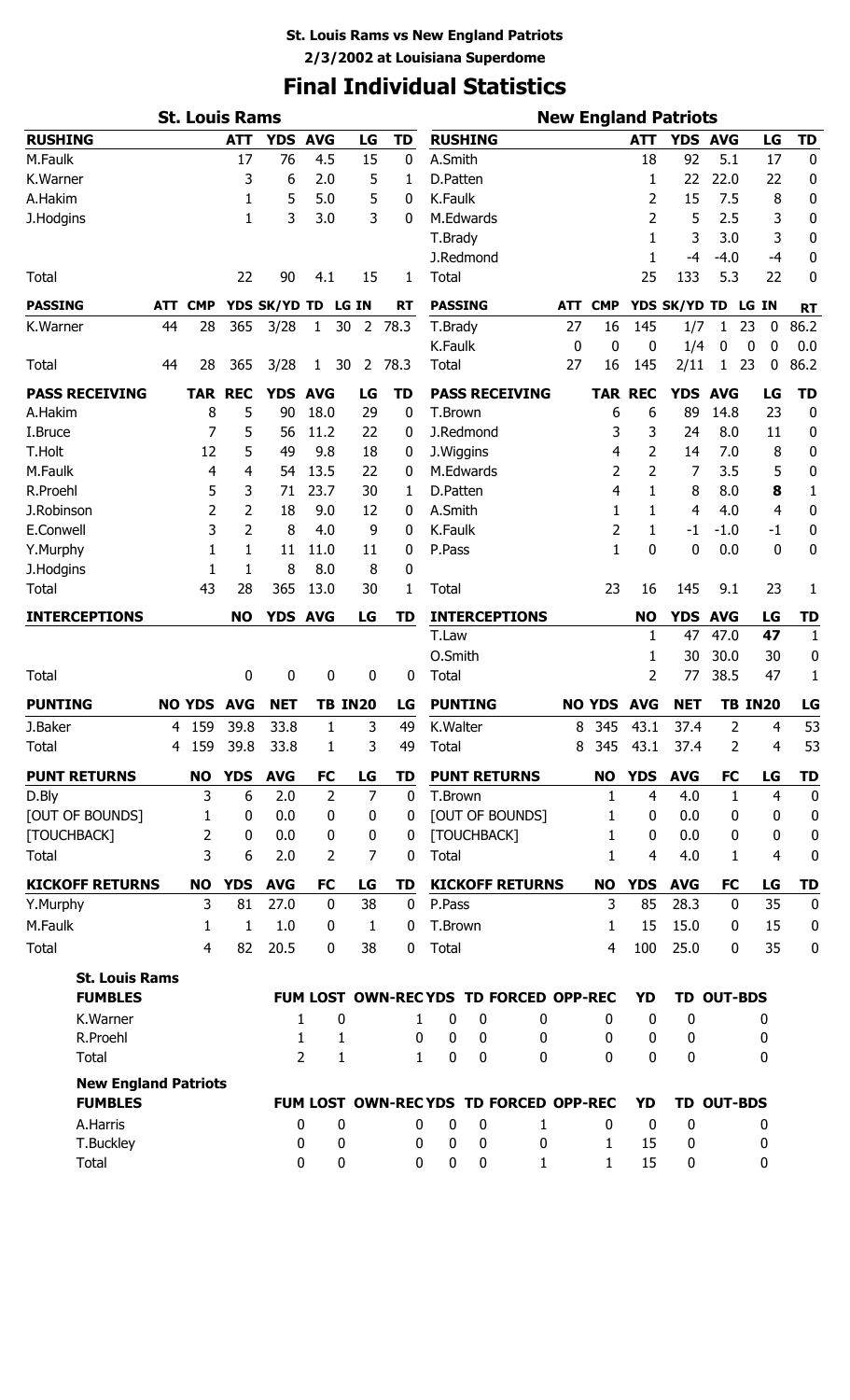## **Final Team Statistics**

|                                                      | Visitor      | Home           |
|------------------------------------------------------|--------------|----------------|
|                                                      | Rams         | Patriots       |
| <b>TOTAL FIRST DOWNS</b>                             | 26           | 15             |
| By Rushing                                           | 7            | 6              |
| By Passing                                           | 16           | 8              |
| <b>By Penalty</b>                                    | 3            | 1              |
| THIRD DOWN EFFICIENCY                                | 5-13-38%     | 2-11-18%       |
| <b>FOURTH DOWN EFFICIENCY</b>                        | $0 - 0 - 0%$ | $0 - 0 - 0%$   |
| <b>TOTAL NET YARDS</b>                               | 427          | 267            |
| Total Offensive Plays (inc. times thrown passing)    | 69           | 54             |
| Average gain per offensive play                      | 6.2          | 4.9            |
| <b>NET YARDS RUSHING</b>                             | 90           | 133            |
| <b>Total Rushing Plays</b>                           | 22           | 25             |
| Average gain per rushing play                        | 4.1          | 5.3            |
| Tackles for a loss-number and yards                  | $1 - 1$      | $4 - 10$       |
| <b>NET YARDS PASSING</b>                             | 337          | 134            |
| Times thrown - yards lost attempting to pass         | $3 - 28$     | $2 - 11$       |
| Gross yards passing                                  | 365          | 145            |
| <b>PASS ATTEMPTS-COMPLETIONS-HAD INTERCEPTED</b>     | 44-28-2      | $27 - 16 - 0$  |
| Avg gain per pass play (inc.# thrown passing)        | 7.2          | 4.6            |
| <b>KICKOFFS Number-In End Zone-Touchbacks</b>        | $4 - 3 - 0$  | $4 - 0 - 0$    |
| <b>PUNTS Number and Average</b>                      | 4-39.8       | $8 - 43.1$     |
| <b>Had Blocked</b>                                   | 0            | 0              |
| <b>FGs - PATs Had Blocked</b>                        | $0-0$        | $0 - 0$        |
| <b>Net Punting Average</b>                           | 33.8         | 37.4           |
| <b>TOTAL RETURN YARDAGE (Not Including Kickoffs)</b> | 6            | 81             |
| No. and Yards Punt Returns                           | $3-6$        | $1 - 4$        |
| No. and Yards Kickoff Returns                        | $4 - 82$     | 4-100          |
| No. and Yards Interception Returns                   | $0-0$        | $2 - 77$       |
| <b>PENALTIES Number and Yards</b>                    | $6 - 39$     | $5 - 31$       |
| <b>FUMBLES Number and Lost</b>                       | $2 - 1$      | $0-0$          |
| <b>TOUCHDOWNS</b>                                    | 2            | $\overline{2}$ |
| Rushing                                              | 1            | 0              |
| Passing                                              | 1            | 1              |
| Interceptions                                        | 0            | 1              |
| <b>EXTRA POINTS Made-Attempts</b>                    | $2 - 2$      | $2 - 2$        |
| <b>Kicking Made-Attempts</b>                         | $2 - 2$      | $2 - 2$        |
| <b>FIELD GOALS Made-Attempts</b>                     | $1 - 2$      | $2 - 2$        |
| <b>RED ZONE EFFICIENCY</b>                           | 1-1-100%     | 1-2-50%        |
| <b>GOAL TO GO EFFICIENCY</b>                         | 1-1-100%     | 1-1-100%       |
| <b>SAFETIES</b>                                      | 0            | 0              |
| <b>FINAL SCORE</b>                                   | 17           | 20             |
| <b>TIME OF POSSESSION</b>                            | 33:30        | 26:30          |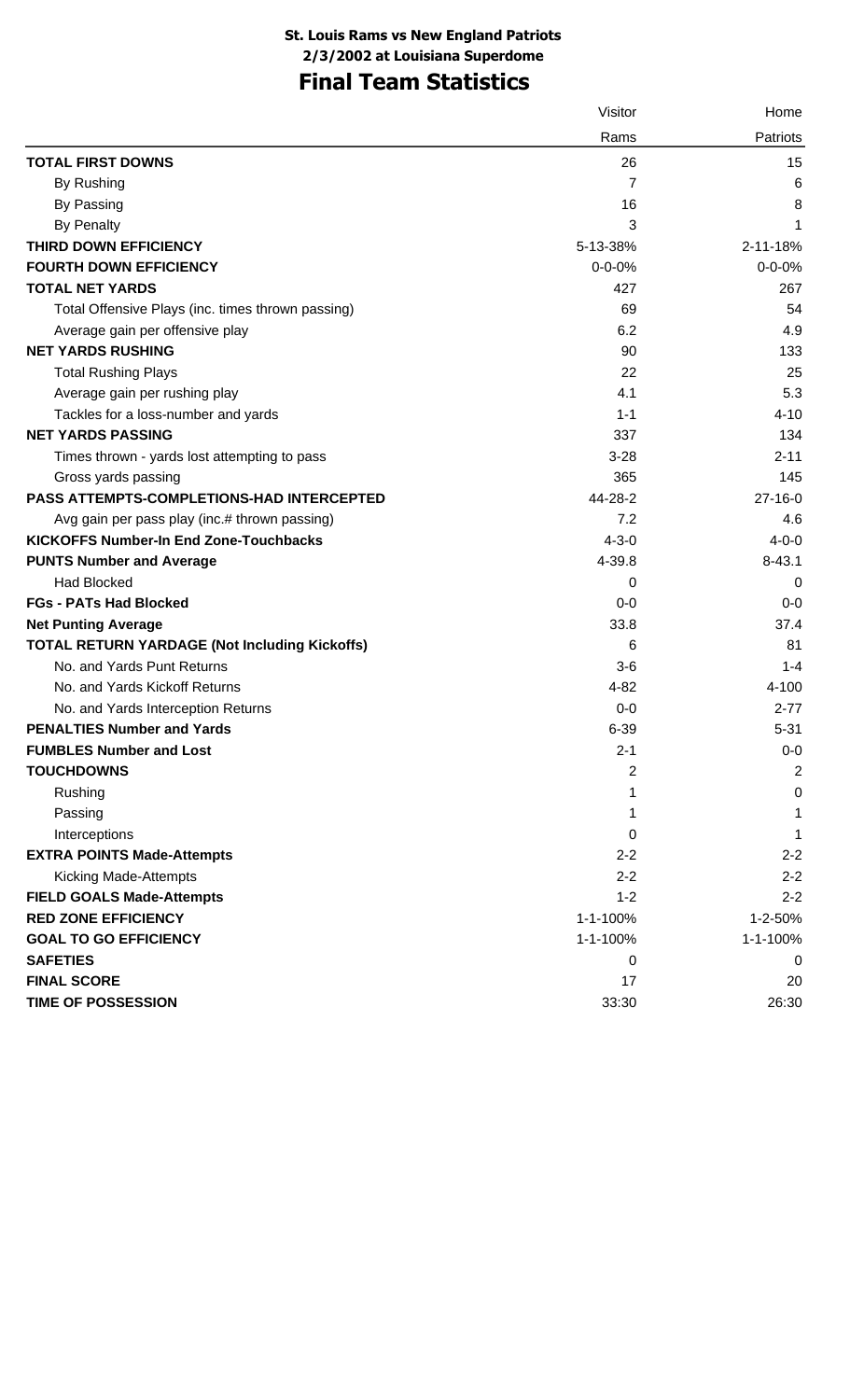## **Ball Possession And Drive Chart**

|    | <b>St. Louis Rams</b> |                 |                |                                                   |                              |                  |             |            |                   |                       |                     |                        |
|----|-----------------------|-----------------|----------------|---------------------------------------------------|------------------------------|------------------|-------------|------------|-------------------|-----------------------|---------------------|------------------------|
| #  | Time<br><b>Recd</b>   | Time            |                | <b>Time How Ball</b><br><b>Lost</b> Poss Obtained | <b>Drive</b><br><b>Began</b> | #<br><b>Play</b> | Yds<br>Gain | Yds<br>Pen | <b>Net</b><br>Yds | 1st<br>Down           | Last<br><b>Scrm</b> | How<br><b>Given Up</b> |
|    | 15:00                 |                 |                | 12:13 2:47 Kickoff                                | SL 39                        | 5                | 31          | -10        | 21                | $\mathbf{1}$          | NE 40               | Punt                   |
| 2  | 8:15                  |                 | 3:10 5:05 Punt |                                                   | SL 20                        | 10               | 48          | 0          | 48                | 3                     | <b>NE 32</b>        | <b>Field Goal</b>      |
| 3  | 1:59                  | 13:12 3:47 Punt |                |                                                   | SL 22                        | 10               | 44          | 0          | 44                | 2                     | NE 34               | Missed FG              |
| 4  | 10:08                 | 8:49            | $1:19$ Punt    |                                                   | SL 19                        | 3                | 20          | 0          | 20                | 1                     | SL 39               | Interception           |
| 5. | 8:49                  | 6:10            |                | 2:39 Kickoff                                      | SL 28                        | 5                | 22          | 0          | 22                |                       | <b>NE 50</b>        | Punt                   |
| 6  | 1:52                  | 1:20            | 0:32 Punt      |                                                   | SL 15                        | 2                | 20          | 5          | 25                |                       | SL 25               | Fumble                 |
| 7  | 0:31                  | 0:00            |                | 0:31 Kickoff                                      | SL <sub>6</sub>              | 1                | $-1$        | $\bf{0}$   | $-1$              | $\mathbf{0}$          | SL 6                | End of Half            |
| 8  | 11:58                 | 9:31            | 2:27 Punt      |                                                   | <b>SL 16</b>                 | 5                | 35          | -4         | 31                | 3                     | SL 47               | Punt                   |
| 9  | 6:40                  |                 | 3:25 3:15 Punt |                                                   | SL 20                        | 6                | 35          | 0          | 35                | $\mathbf{2}^{\prime}$ | NE 45               | Interception           |
| 10 | 1:18                  | 9:31            |                | 6:47 Kickoff                                      | SL 23                        | 12               | 79          | $-2$       | 77                | 6                     | $*$ NE 2            | Touchdown              |
| 11 | 7:44                  | 3:44            | 4:00 Punt      |                                                   | SL <sub>7</sub>              | 9                | 39          | 5          | 44                | 3                     | <b>NE 49</b>        | Punt                   |
| 12 | 1:51                  | 1:30            | $0:21$ Punt    |                                                   | SL 45                        | 3                | 55          | 0          | 55                | 3                     | <b>NE 26</b>        | Touchdown              |

(260) Average SL 22

|    | <b>New England Patriots</b> |       |           |                                                        |                              |                  |             |              |                   |                       |                     |                   |
|----|-----------------------------|-------|-----------|--------------------------------------------------------|------------------------------|------------------|-------------|--------------|-------------------|-----------------------|---------------------|-------------------|
| #  | Time<br><b>Recd</b>         |       |           | <b>Time Time How Ball</b><br><b>Lost</b> Poss Obtained | <b>Drive</b><br><b>Began</b> | #<br><b>Play</b> | Yds<br>Gain | Yds<br>Pen   | <b>Net</b><br>Yds | 1st<br>Down           | Last<br><b>Scrm</b> | How<br>Given Up   |
|    | 12:13                       | 8:15  | 3:58 Punt |                                                        | NE <sub>3</sub>              | 6                | 45          | $\mathbf{0}$ | 45                | $\mathcal{L}$         | <b>NE 48</b>        | Punt              |
| 2  | 3:10                        | 1:59  |           | 1:11 Kickoff                                           | <b>NE 19</b>                 | 3                | 5           | $\bf{0}$     | 5                 | 0                     | <b>NE 24</b>        | Punt              |
| 3. | 13:12                       | 10:08 |           | 3:04 Missed FG                                         | <b>NE 42</b>                 | 5                | 10          | -5           | 5                 | 1                     | <b>NE 47</b>        | Punt              |
| 4  | 6:10                        | 1:52  |           | $4:18$ Punt                                            | <b>NE 15</b>                 | 7                | 17          | $\mathbf{0}$ | 17                | $\mathbf{2}^{\prime}$ | <b>NE 32</b>        | Punt              |
| 5. | 1:20                        | 0:31  |           | 0:49 Fumble                                            | SL 40                        | 5                | 40          | $\mathbf 0$  | 40                |                       | $3 * SL8$           | Touchdown         |
| 6  | 15:00                       | 11:58 |           | 3:02 Kickoff                                           | <b>NE 32</b>                 | 5                | 25          | $\mathbf{0}$ | 25                |                       | SL 43               | Punt              |
|    | 9:31                        | 6:40  |           | 2:51 Punt                                              | <b>NE 19</b>                 | 5                | 45          | $\mathbf{0}$ | 45                | $\overline{2}$        | SL 36               | Punt              |
| 8  | 3:25                        | 1:18  |           | 2:07 Interception                                      | SL 33                        | 5                | 14          | $\mathbf{0}$ | 14                |                       | $*$ SL 19           | <b>Field Goal</b> |
| 9  | 9:31                        | 7:44  |           | 1:47 Kickoff                                           | <b>NE 25</b>                 | 3                | 8           | 0            | 8                 | 0                     | <b>NE 33</b>        | Punt              |
| 10 | 3:44                        | 1:51  |           | 1:53 Punt                                              | <b>NE 20</b>                 | 3                | 5           | $\mathbf 0$  | 5                 | $\Omega$              | <b>NE 25</b>        | Punt              |
| 11 | 1:30                        | 0:00  |           | 1:30 Kickoff                                           | <b>NE 17</b>                 | 9                | 53          | $\mathbf{0}$ | 53                | 3.                    | SL 30               | Field Goal        |

(319) Average NE 29

### \_\_\_\_\_\_\_\_\_\_\_\_\_\_\_ **\* inside opponent's 20**

\_\_\_\_\_\_\_\_\_\_\_\_\_\_\_\_\_\_\_\_

| <b>Time of Possession by Quarter</b>   | 1st             | 2nd  | 3rd  | 4th                 | ΟТ | Total |
|----------------------------------------|-----------------|------|------|---------------------|----|-------|
| <b>Visitor</b> St. Louis Rams          | 9:51            | 6:49 | 7:00 | 9:50                |    | 33:30 |
| <b>Home</b> New England Patriots       | 5:09            | 8:11 | 8:00 | 5:10                |    | 26:30 |
| <b>Kickoff Drive No.-Start Average</b> | Rams: 4 - SL 24 |      |      | Patriots: 4 - NE 23 |    |       |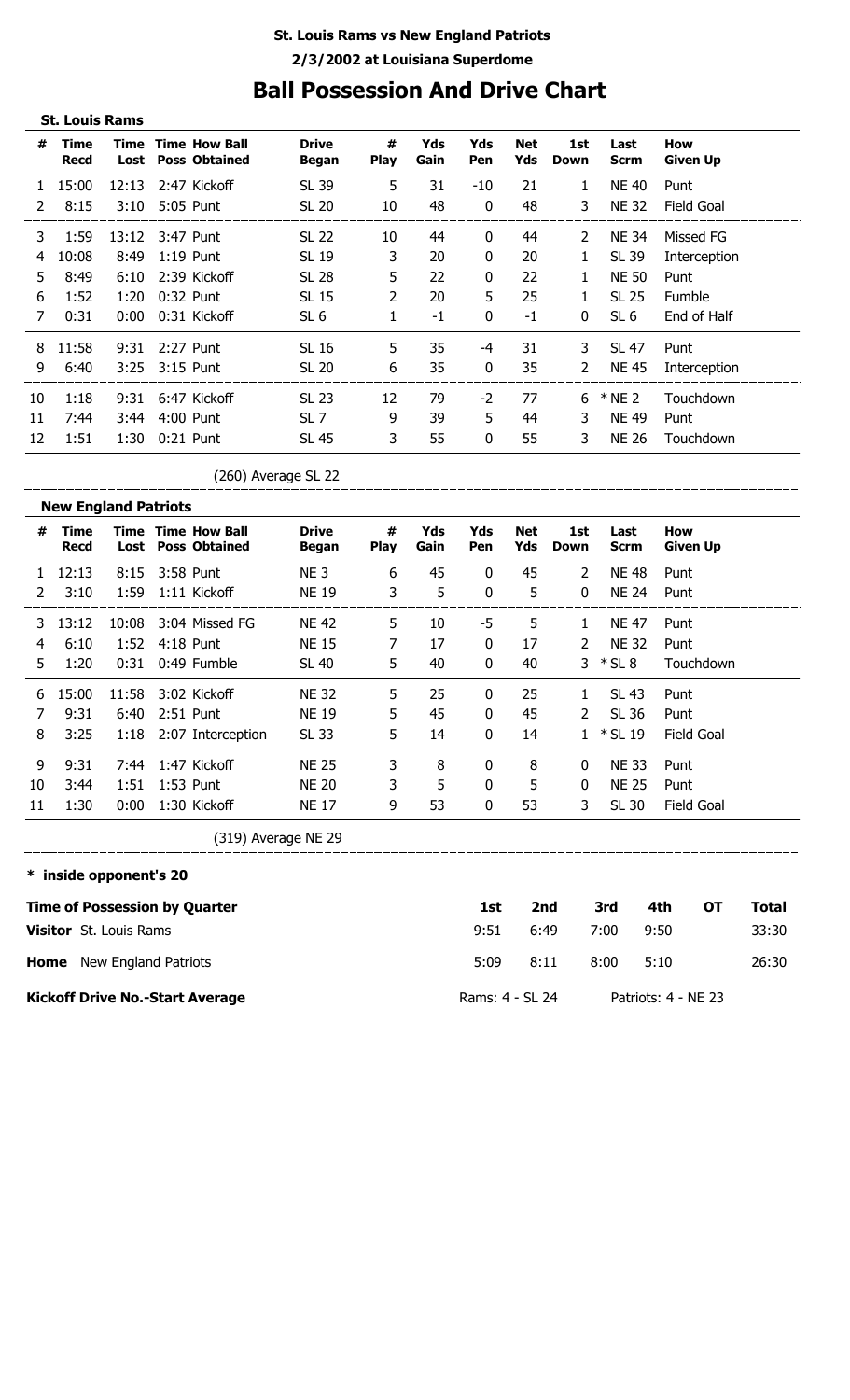### **Final Defensive Statistics St. Louis Rams vs New England Patriots 2/3/2002 at Louisiana Superdome**

| St. Louis Rams    |          |    |                |              | <b>Regular Defensive Plays</b> |            |   |   |          |           |           |            | <b>Special Teams</b> |           |       |   |              | <b>Misc</b> |           |           |
|-------------------|----------|----|----------------|--------------|--------------------------------|------------|---|---|----------|-----------|-----------|------------|----------------------|-----------|-------|---|--------------|-------------|-----------|-----------|
|                   |          |    | TKL AST COMB   |              | SK / YDS                       | <b>TFL</b> |   |   | QH IN PD | <b>FF</b> | <b>FR</b> | <b>TKL</b> | <b>AST</b>           | <b>FF</b> | FR BL |   | <b>TKL</b>   | <b>AST</b>  | <b>FF</b> | <b>FR</b> |
| T.Polley          | 6        | 2  | 8              | 0            | 0                              | 0          |   | 0 | 0        | 0         | 0         | 0          | 0                    | 0         | 0     | 0 | <sup>0</sup> | 0           | 0         | 0         |
| A.Archuleta       |          | 3  |                | 0            | 0                              |            | 0 | 0 | 0        | 0         | 0         | 0          | 0                    | 0         | 0     | 0 | 0            | 0           | 0         | 0         |
| L.Fletcher        | 4        | 2  | 6              | 0            | 0                              | 0          | 0 | 0 | 0        | 0         | 0         | 0          | 0                    | 0         | 0     | 0 | 0            | 0           | 0         | 0         |
| G.Wistrom         | 5        | 0  | 5              | 1            | 4                              | 2          | 1 | 0 | 0        | 0         | 0         | 0          | 0                    | 0         | 0     | 0 | 0            | 0           | 0         | 0         |
| L.Little          | 4        |    | 5              |              | 7                              | 1          | 1 | 0 | 0        | $\Omega$  | 0         | $\Omega$   | $\mathbf{0}$         | 0         | 0     | 0 | $\Omega$     | 0           | 0         | 0         |
| K.Herring         |          |    | 5              | 0            | 0                              | 0          | 0 | 0 | 0        | 0         | 0         | 0          | 0                    | 0         | 0     | 0 | 0            | 0           | 0         | 0         |
| A.Williams        |          | 2  | 5              | 0            | 0                              | 0          | 0 | 0 | 0        | 0         | 0         | 0          | 0                    | 0         | 0     | 0 | 0            | 0           | 0         | 0         |
| <b>B.Young</b>    | 3        | 1  | 4              | 0            | 0                              | 1          | 0 | 0 | 1        | 0         | 0         | 0          | 0                    | 0         | 0     | 0 | 0            | 0           | 0         | 0         |
| J.Zgonina         | 3        | 1  | 4              | 0            | 0                              | 0          | 0 | 0 | 0        | 0         | 0         | 0          | 0                    | 0         | 0     | 0 | 0            | 0           | 0         | 0         |
| C.Ahanotu         |          |    | 4              | 0            | 0                              | 0          | 0 | 0 | 0        | 0         | 0         | 0          | 0                    | 0         | 0     | 0 | 0            | 0           | 0         | 0         |
| D.Bly             |          | 0  | 3              | 0            | 0                              |            | 0 | 0 |          | 0         | 0         | 0          | 0                    | 0         | 0     | 0 | 0            | 0           | 0         | 0         |
| D.McCleon         |          | 0  | 2              | 0            | 0                              | 1          | 0 | 0 | 0        | 0         | 0         | 0          | 0                    | 0         | 0     | 0 | 0            | 0           | 0         | 0         |
| D.Davis           | $\Omega$ | 2  | $\overline{2}$ | 0            | 0                              | 0          | 0 | 0 | 0        | 0         | 0         | 0          | 0                    | 0         | 0     | 0 | 0            | 0           | 0         | 0         |
| T.Jackson         | 0        |    |                | 0            | 0                              | 0          | 0 | 0 | 0        | 0         | 0         | 0          | 0                    | 0         | 0     | 0 | 0            | 0           | 0         | 0         |
| M.Fields          | O        | n  | 0              | 0            | 0                              | 0          | 0 | 0 | 0        | 0         | 0         |            | 0                    | 0         | 0     | 0 | 0            | 0           | 0         | 0         |
| R.Holcombe        | 0        | 0  | 0              | 0            | 0                              | 0          | 0 | 0 | 0        | 0         | 0         |            | 0                    | 0         | 0     | 0 | 0            | 0           | 0         | 0         |
| J.Robinson        | $\Omega$ | 0  | 0              | $\mathbf{0}$ | 0                              | 0          | 0 | 0 | 0        | 0         | 0         | 1          | 0                    | 0         | 0     | 0 | 0            | 0           | 0         | 0         |
| <b>T.Canidate</b> | 0        | 0  | 0              | 0            | 0                              | 0          | 0 | 0 | 0        | 0         | 0         |            | 0                    | 0         | 0     | 0 | 0            | 0           | 0         | 0         |
| S.Moran           | 0        | 0  | 0              | 0            | 0                              | 0          | 0 | 0 | 0        | 0         | 0         |            | 0                    | 0         | 0     | 0 | 0            | 0           | 0         | 0         |
| K.Warner          | 0        | 0  | 0              | 0            | 0                              | 0          | 0 | 0 | 0        | 0         | 0         | 0          | 0                    | 0         | 0     | 0 | 1            | 0           | 0         |           |
| T.Holt            | $\Omega$ | 0  | 0              | 0            | 0                              | 0          | 0 | 0 | 0        | 0         | 0         | 0          | 0                    | 0         | 0     | 0 | 1            | 0           | 0         | 0         |
| <b>Total</b>      | 42       | 19 | 61             | 2            | 11                             | 7          | 2 | 0 | 2        | 0         | 0         | 5          | 0                    | 0         | 0     | 0 | $\mathbf{2}$ | 0           | Ω         | 1         |

**TKL /TK=Tackle AST /AS=Assist COMB=Combined TFL=Tackles for a Loss QH=Quarterback Hit**

 **IN=Interception PD=Pass Defense FF =Forced Fumble FR=Fumble Recovery**

|                   | <b>New England Patriots</b> |                |                 | <b>Regular Defensive Plays</b> |    |                  |   |   |   |             |           |            | <b>Special Teams</b> |              |    |    |            | <b>Misc</b> |           |           |
|-------------------|-----------------------------|----------------|-----------------|--------------------------------|----|------------------|---|---|---|-------------|-----------|------------|----------------------|--------------|----|----|------------|-------------|-----------|-----------|
|                   | TKL                         |                | <b>AST COMB</b> | SK                             |    | YDS TFL QH IN PD |   |   |   | FF          | <b>FR</b> | <b>TKL</b> | AST                  | FF           | FR | BL | <b>TKL</b> | <b>AST</b>  | <b>FF</b> | <b>FR</b> |
| T.Law             |                             |                | 8               |                                |    |                  |   |   |   |             | 0         | O          | 0                    | 0            | 0  | 0  | 0          |             | 0         | 0         |
| L.Milloy          | h                           |                |                 |                                | 0  | 0                | 0 | 0 | 3 | 0           | 0         | U          | 0                    | 0            | 0  |    | 0          | 0           | 0         | 0         |
| T.Jones           |                             |                | 6               | 0                              | 0  | 0                | 0 | 0 | 0 | 0           | 0         |            | 0                    | 0            | 0  | 0  | 0          | 0           | 0         | 0         |
| R.Phifer          |                             | 0              | 5               | 0                              | 0  |                  | 0 | 0 |   | 0           | 0         | 0          | 0                    | 0            | 0  | 0  | 0          | 0           | 0         | 0         |
| A.Pleasant        | 5                           | 0              | 5               | 0                              | 0  | 0                | 0 | 0 | 0 | 0           | 0         | 0          | 0                    | 0            | 0  | 0  | 0          | 0           | 0         | 0         |
| O.Smith           |                             | 0              | 4               |                                | 0  |                  | 0 |   | 3 | 0           | 0         |            | 0                    | 0            | 0  |    | 0          | 0           | 0         | 0         |
| T.Bruschi         |                             | 0              | 4               |                                | 0  | 0                | 0 | 0 | 0 | 0           | 0         | 0          | 0                    | 0            | 0  | 0  | 0          | 0           | 0         | 0         |
| W.McGinest        | 3                           |                | 4               |                                | 16 | 2                |   | 0 | 0 | 0           | 0         | 0          | 0                    | 0            | 0  | 0  | 0          | 0           | 0         | 0         |
| <b>B.Hamilton</b> |                             | $\overline{2}$ | 4               |                                | 5  |                  |   | 0 | 0 | 0           | 0         | 0          | 0                    | 0            | 0  | 0  | 0          | 0           | 0         | 0         |
| M.Vrabel          |                             |                | 4               |                                |    |                  |   |   |   |             | 0         |            | 0                    | 0            | 0  |    | 0          | 0           |           | 0         |
| R.Seymour         |                             |                | 3               |                                |    |                  |   | 0 |   | $\mathbf 0$ | 0         | 0          | 0                    | 0            | 0  | 0  | 0          | 0           | 0         | 0         |
| T.Buckley         |                             |                | 3               | 0                              | 0  | 0                | 0 | 0 | 0 | 0           | 1         | 0          | 0                    | 0            | 0  | 0  | 0          | 0           | 0         | 0         |
| A.Harris          |                             | 0              | 2               | 0                              | 0  | 0                | 0 | 0 | 0 |             | 0         | 0          | 0                    | $\mathbf{0}$ | 0  | 0  | 0          | 0           | 0         | 0         |
| <b>B.Cox</b>      |                             |                | 2               |                                | 0  |                  | 0 | 0 | 0 |             | 0         | 0          | 0                    | 0            | 0  | 0  | 0          | 0           | 0         | 0         |
| <b>B.Mitchell</b> |                             |                |                 |                                | 0  | 0                | 0 | 0 | 0 | 0           | 0         | 0          | 0                    | 0            | 0  | 0  | 0          | 0           | 0         | 0         |
| T.Shaw            | 0                           | 0              | 0               | 0                              | 0  | 0                | 0 | 0 |   | 0           | 0         | 0          | 0                    | 0            | 0  | 0  | 0          | 0           | 0         | 0         |
| J.Cherry          | O                           | 0              | 0               | 0                              | 0  | 0                | 0 | 0 | 0 | 0           | 0         | 3          | 0                    | 0            | 0  | 0  | 0          | 0           | 0         | 0         |
| <b>Total</b>      | 50                          | 12             | 62              | 3                              | 28 | 5                | 3 |   |   |             |           | 6          | 0                    | O            | O  | 0  | 0          |             |           | 0         |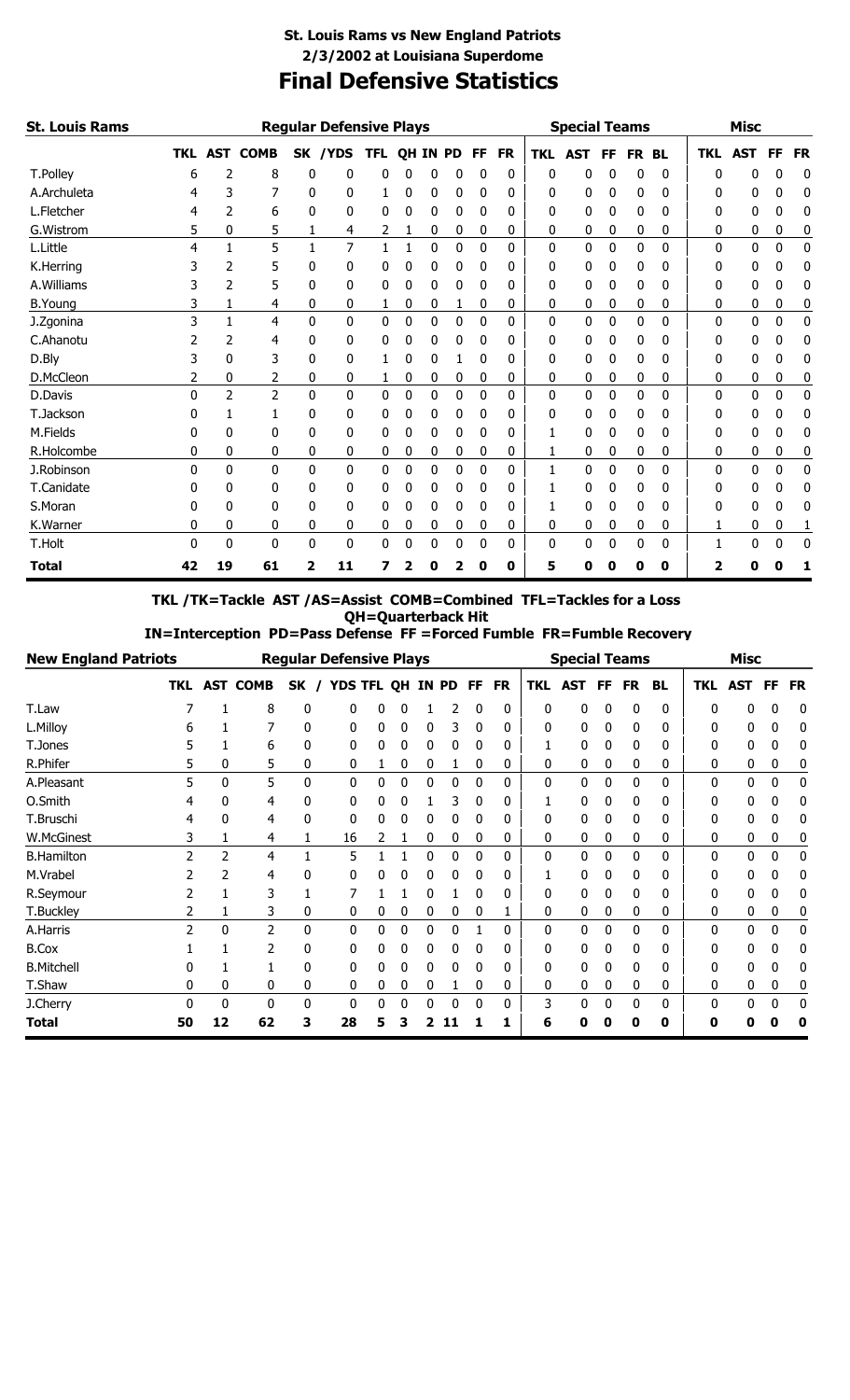#### **St. Louis Rams vs New England Patriots**

**2/3/2002 at Louisiana Superdome**

## **First Half Summary**

|                                                 |                                            |     | PERIOD SCORES            |                |                                                                       |                                |    |                         |             |               |        |                      |           |                       | TIME OF POSSESSION   |                      |                          |              |                                            |                |                  |                  |                  |
|-------------------------------------------------|--------------------------------------------|-----|--------------------------|----------------|-----------------------------------------------------------------------|--------------------------------|----|-------------------------|-------------|---------------|--------|----------------------|-----------|-----------------------|----------------------|----------------------|--------------------------|--------------|--------------------------------------------|----------------|------------------|------------------|------------------|
| Rams                                            |                                            |     |                          | $30 = 3$       |                                                                       |                                |    |                         | Rams        |               |        |                      |           |                       | 16:40                |                      |                          |              |                                            |                |                  |                  |                  |
| Patriots                                        |                                            |     |                          | $0 \t14 = 14$  |                                                                       |                                |    |                         | Patriots    |               |        |                      |           |                       | 13:20                |                      |                          |              |                                            |                |                  |                  |                  |
|                                                 |                                            |     |                          |                |                                                                       |                                |    |                         |             |               |        | <b>Scoring Plays</b> |           |                       |                      |                      |                          |              |                                            |                |                  |                  |                  |
| Team                                            | Qtr                                        |     |                          |                | Time Play Description (Extra Point) (Drive Info)                      |                                |    |                         |             |               |        |                      |           |                       |                      |                      |                          |              |                                            |                | <b>Visitor</b>   |                  | Home             |
| Rams                                            | 1                                          |     |                          |                | 3:10 J. Wilkins 50 yd. Field Goal (10-48, 5:05)                       |                                |    |                         |             |               |        |                      |           |                       |                      |                      |                          |              |                                            |                |                  | 3                | 0                |
| Patriots                                        | 2                                          |     |                          |                | 8:49 T.Law 47 yd. interception return (A.Vinatieri kick)              |                                |    |                         |             |               |        |                      |           |                       |                      |                      |                          |              |                                            |                |                  | 3                | 7                |
| Patriots                                        | 2                                          |     |                          |                | 0:31 D.Patten 8 yd. pass from T.Brady (A.Vinatieri kick) (5-40, 0:49) |                                |    |                         |             |               |        |                      |           |                       |                      |                      |                          |              |                                            |                |                  | 3                | 14               |
|                                                 |                                            |     |                          |                |                                                                       |                                |    |                         |             |               |        |                      |           |                       |                      |                      |                          |              | <b>St. Louis Rams New England Patriots</b> |                |                  |                  |                  |
| <b>TOTAL FIRST DOWNS</b>                        |                                            |     |                          |                |                                                                       |                                |    |                         |             |               |        |                      |           |                       |                      |                      |                          | 9            |                                            |                |                  |                  | 8                |
|                                                 | First Downs Rushing-Passing-by Penalty     |     |                          |                |                                                                       |                                |    |                         |             |               |        |                      |           |                       |                      |                      | $3 - 5 - 1$              |              |                                            |                |                  | $3 - 4 - 1$      |                  |
| THIRD DOWN EFFICIENCY<br><b>TOTAL NET YARDS</b> |                                            |     |                          |                |                                                                       |                                |    |                         |             |               |        |                      |           |                       |                      |                      | 3-7-43%<br>184           |              |                                            |                |                  | 2-6-33%          | 117              |
|                                                 | <b>Total Offensive Plays</b>               |     |                          |                |                                                                       |                                |    |                         |             |               |        |                      |           |                       |                      |                      | 34                       |              |                                            |                |                  |                  | 26               |
| <b>NET YARDS RUSHING</b>                        |                                            |     |                          |                |                                                                       |                                |    |                         |             |               |        |                      |           |                       |                      |                      | 53                       |              |                                            |                |                  |                  | 57               |
| <b>NET YARDS PASSING</b>                        |                                            |     |                          |                |                                                                       |                                |    |                         |             |               |        |                      |           |                       |                      |                      | 131                      |              |                                            |                |                  |                  | 60               |
|                                                 | Gross Yards Passing                        |     |                          |                |                                                                       |                                |    |                         |             |               |        |                      |           |                       |                      |                      | 136                      |              |                                            |                |                  |                  | 67               |
| Pass Attempts-Completions-Had Intercepted       | Times thrown-yards lost attempting to pass |     |                          |                |                                                                       |                                |    |                         |             |               |        |                      |           |                       |                      |                      | $1 - 5$<br>$20 - 12 - 1$ |              |                                            |                |                  | $11 - 7 - 0$     | $1 - 7$          |
| <b>Punts-Number and Average</b>                 |                                            |     |                          |                |                                                                       |                                |    |                         |             |               |        |                      |           |                       |                      |                      | $2 - 36$                 |              |                                            |                |                  | $4 - 49.8$       |                  |
| <b>Penalties-Number and Yards</b>               |                                            |     |                          |                |                                                                       |                                |    |                         |             |               |        |                      |           |                       |                      |                      | $2 - 15$                 |              |                                            |                |                  | 2 - 15           |                  |
| <b>Fumbles-Number and Lost</b>                  |                                            |     |                          |                |                                                                       |                                |    |                         |             |               |        |                      |           |                       |                      |                      | $2 - 1$                  |              |                                            |                |                  |                  | $0 - 0$          |
| <b>Red Zone Efficiency</b>                      |                                            |     |                          |                |                                                                       |                                |    |                         |             |               |        |                      |           |                       |                      |                      | $0 - 0 - 0%$             |              |                                            |                |                  | 1-1-100%         |                  |
| <b>Average Drive Start</b>                      |                                            |     |                          |                |                                                                       |                                |    |                         |             |               |        |                      |           |                       |                      |                      | <b>SL 21</b>             |              |                                            |                |                  | <b>NE 28</b>     |                  |
|                                                 |                                            |     | <b>St. Louis Rams</b>    |                |                                                                       |                                |    |                         |             |               |        |                      |           |                       |                      |                      |                          |              | <b>New England Patriots</b>                |                |                  |                  |                  |
| <b>RUSHING</b>                                  |                                            |     |                          | ATT            | <b>YDS</b>                                                            | <b>AVG</b>                     |    | LG                      | <b>TD</b>   |               |        | <b>RUSHING</b>       |           |                       |                      |                      |                          | <b>ATT</b>   | <b>YDS</b>                                 | <b>AVG</b>     |                  | LG               | TD               |
| M.Faulk                                         |                                            |     |                          | 10             | 44                                                                    | 4.4                            |    | 15                      |             | 0             |        | A.Smith              |           |                       |                      |                      |                          | 10           | 41                                         | 4.1            |                  | 11               | 0                |
| A.Hakim                                         |                                            |     |                          | 1<br>2         | 5<br>4                                                                | 5.0<br>2.0                     |    | 5<br>5                  |             | 0<br>0        |        | K.Faulk<br>M.Edwards |           |                       |                      |                      |                          | 1<br>2       | 8<br>5                                     | 8.0<br>2.5     |                  | 8<br>3           | 0<br>$\mathbf 0$ |
| K.Warner                                        |                                            |     |                          |                |                                                                       |                                |    |                         |             |               |        | T.Brady              |           |                       |                      |                      |                          | 1            | 3                                          | 3.0            |                  | 3                | 0                |
| Total                                           |                                            |     |                          | 13             | 53                                                                    | 4.1                            |    | 15                      |             | 0             | Total  |                      |           |                       |                      |                      |                          | 14           | 57                                         | 4.1            |                  | 11               | 0                |
| <b>PASSING</b>                                  |                                            | ATT | <b>CMP</b>               |                | YDS SK/YD TD                                                          |                                |    | LG IN                   | <b>RT</b>   |               |        | <b>PASSING</b>       |           |                       | <b>ATT</b>           | <b>CMP</b>           |                          |              | YDS SK/YD TD                               |                | LG IN            |                  | RT               |
| K.Warner                                        |                                            | 20  | 12                       | 136            | 1/5                                                                   | 0                              | 29 | $\,$ 1 $\,$             | 59.6        |               |        | T.Brady              |           |                       | 11                   |                      | 7                        | 67           | 1/7                                        | $\blacksquare$ | 21               |                  | $0$ 110.8        |
| Total                                           |                                            | 20  | 12                       | 136            | 1/5                                                                   | 0                              | 29 | 1                       | 59.6        |               | Total  |                      |           |                       | $11\,$               |                      | 7                        | 67           | 1/7                                        | 1              | 21               | 0                | 110.8            |
| <b>PASS RECEIVING</b>                           |                                            |     | <b>TAR</b>               | <b>REC</b>     | <b>YDS</b>                                                            | <b>AVG</b>                     |    | LG                      | <b>TD</b>   |               |        |                      |           | <b>PASS RECEIVING</b> |                      |                      | <b>TAR</b>               | <b>REC</b>   | <b>YDS</b>                                 | <b>AVG</b>     |                  | LG               | TD               |
| T.Holt                                          |                                            |     | 5                        | 3              | 37                                                                    | 12.3                           |    | 18                      |             | 0             |        | T.Brown              |           |                       |                      |                      | 3                        | 3            | 47                                         | 15.7           |                  | 21               | 0                |
| A.Hakim                                         |                                            |     | 4                        | 2              | 38                                                                    | 19.0                           |    | 29                      |             | 0             |        | D.Patten             |           |                       |                      |                      | 2                        | 1            | 8                                          | 8.0            |                  | 8                | 1                |
| M.Faulk                                         |                                            |     | 2                        | 2              | 25                                                                    | 12.5                           |    | 14                      |             | 0             |        | J.Wiggins            |           |                       |                      |                      | 2                        | 1            | 8                                          | 8.0            |                  | 8                | 0                |
| I.Bruce                                         |                                            |     | 3                        | 2              | 14                                                                    | 7.0                            |    | 11                      |             | 0             |        | M.Edwards            |           |                       |                      |                      | 1                        | 1            | 5                                          | 5.0            |                  | 5                | 0                |
| R.Proehl<br>J.Hodgins                           |                                            |     | 3<br>1                   | 1              | 15<br>8                                                               | 15.0                           |    | 15<br>8                 |             | 0<br>0        |        | K.Faulk              |           |                       |                      |                      | $\overline{2}$           | $\mathbf{1}$ | $-1$                                       | $-1.0$         |                  | $-1$             | 0                |
| E.Conwell                                       |                                            |     | 2                        | 1<br>1         | -1                                                                    | 8.0<br>$-1.0$                  |    | $-1$                    |             | 0             |        |                      |           |                       |                      |                      |                          |              |                                            |                |                  |                  |                  |
| <b>Total</b>                                    |                                            |     | 20                       | 12             | 136                                                                   | 11.3                           |    | 29                      |             | 0             | Total  |                      |           |                       |                      |                      | 10                       | 7            | 67                                         | 9.6            |                  | 21               | 1                |
| <b>St. Louis Rams</b>                           |                                            |     |                          |                | <b>Regular Defensive Plays</b>                                        |                                |    |                         |             |               |        |                      |           |                       | <b>Special Teams</b> |                      |                          |              |                                            |                | <b>Misc</b>      |                  |                  |
|                                                 |                                            |     | <b>AST</b><br>TKL        | <b>COMB</b>    |                                                                       | <b>SK</b>                      |    | / YDS TFL               | Q           |               | ΙN     | PD                   | FF        | <b>FR</b>             | <b>TKL</b>           | <b>AST</b>           | FF                       | <b>FR</b>    | <b>BL</b>                                  | <b>TKL</b>     | <b>AST</b>       | <b>FF</b>        | <b>FR</b>        |
| T.Polley                                        |                                            |     | 3                        | $\mathbf{1}$   | 4                                                                     | $\mathbf 0$                    |    | 0                       | 0           | 0             | 0      | 0                    | 0         | 0                     | 0                    | 0                    | 0                        | 0            | $\bf{0}$                                   | 0              | 0                | 0                | 0                |
| L.Little                                        |                                            |     | 3                        | 0              | 3                                                                     | 1                              |    | 7                       | 0           | 0             | 0      | 0                    | 0         | 0                     | 0                    | 0                    | 0                        | 0            | 0                                          | 0              | 0                | 0                | 0                |
| <b>B.Young</b>                                  |                                            |     | 3                        | 0              | 3                                                                     | 0                              |    | 0                       | 0           | 0             | 0      | 1                    | 0         | 0                     | 0                    | 0                    | 0                        | 0            | 0                                          | 0              | 0                | 0                | 0                |
| K.Herring                                       |                                            |     | 2                        | 1              | 3                                                                     | 0                              |    | 0                       | 0           | 0             | 0      | 0                    | 0         | 0                     | 0                    | 0                    | 0                        | 0            | 0                                          | 0              | 0                | 0                | 0                |
| <b>Totals:</b>                                  |                                            |     | 11                       | $\overline{2}$ | 13                                                                    | $\mathbf{1}$                   |    | $\overline{\mathbf{z}}$ | $\mathbf 0$ | $\bf{0}$      | 0      | 1                    | 0         | $\mathbf 0$           | 0                    | $\mathbf 0$          | $\mathbf 0$              | 0            | 0                                          | 0              | $\mathbf 0$      | $\mathbf 0$      | $\bf{0}$         |
| <b>New England Patriots</b>                     |                                            |     |                          |                |                                                                       | <b>Regular Defensive Plays</b> |    |                         |             |               |        |                      |           |                       |                      | <b>Special Teams</b> |                          |              |                                            |                | <b>Misc</b>      |                  |                  |
|                                                 |                                            |     | <b>AST</b><br><b>TKL</b> | <b>COMB</b>    |                                                                       | <b>SK</b>                      |    | / YDS TFL QH IN         |             |               |        | PD                   | <b>FF</b> | <b>FR</b>             | <b>TKL</b>           | <b>AST</b>           | <b>FF</b>                | <b>FR</b>    | <b>BL</b>                                  | <b>TKL</b>     | <b>AST</b>       | FF               | <b>FR</b>        |
| T.Law                                           |                                            |     | 4                        | 0              | 4                                                                     | 0                              |    | 0                       | 0           | 0             | 1      | 1                    | 0         | 0                     | 0                    | 0                    | 0                        | 0            | 0                                          | 0              | 0                | 0                | 0                |
| A.Pleasant                                      |                                            |     | 3                        | 0              | 3                                                                     | 0                              |    | 0                       | 0           | 0             | 0      | 0                    | 0         | 0                     | 0                    | 0                    | 0                        | 0            | 0                                          | 0              | 0                | 0                | 0                |
| T.Jones                                         |                                            |     | 2                        | 1              | 3                                                                     | 0                              |    | 0                       | 0           | 0             | 0      | 0                    | 0         | 0                     | 0                    | 0                    | 0                        | 0            | 0                                          | 0              | 0                | 0                | 0                |
| T.Bruschi<br><b>Totals:</b>                     |                                            |     | 2<br>11                  | 0<br>1         | 2<br>12                                                               | 0<br>0                         |    | 0<br>$\mathbf 0$        | 0<br>0      | 0<br>$\bf{0}$ | 0<br>1 | 0<br>1               | 0<br>0    | 0<br>0                | 0<br>0               | 0<br>0               | 0<br>$\mathbf 0$         | 0<br>0       | 0<br>0                                     | 0<br>0         | 0<br>$\mathbf 0$ | 0<br>$\mathbf 0$ | 0<br>0           |
|                                                 |                                            |     |                          |                |                                                                       |                                |    |                         |             |               |        |                      |           |                       |                      |                      |                          |              |                                            |                |                  |                  |                  |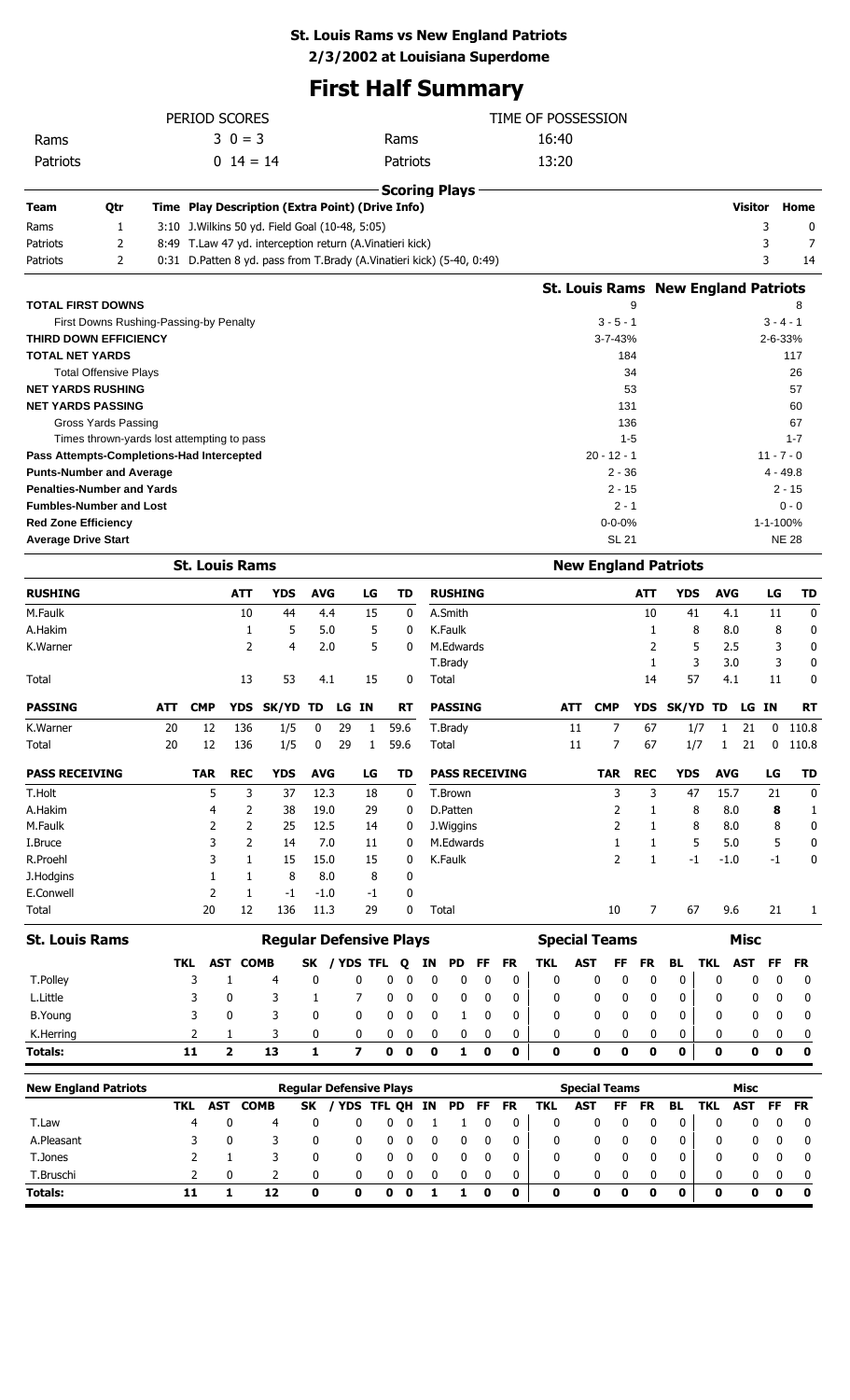| <b>Play By Play</b>         |                                                                                             |                                                          |                  | <b>First Quarter</b>    |                  |                  |        |                                                                                                       | 2/3/2002       |
|-----------------------------|---------------------------------------------------------------------------------------------|----------------------------------------------------------|------------------|-------------------------|------------------|------------------|--------|-------------------------------------------------------------------------------------------------------|----------------|
|                             | SL wins toss, elects to Receive, and NE elects to defend the North goal.                    |                                                          |                  |                         |                  |                  |        |                                                                                                       |                |
|                             | A. Vinatieri kicks 69 yards from NE 30 to SL 1. Y. Murphy to SL 39 for 38 yards (O. Smith). |                                                          |                  |                         |                  |                  |        |                                                                                                       |                |
|                             | St. Louis Rams at 15:00, (1st play from scrimmage 14:48)                                    |                                                          |                  |                         |                  |                  |        |                                                                                                       |                |
| 1-10-SL 39                  | (14:48) K. Warner pass incomplete to T. Holt.                                               |                                                          |                  |                         |                  |                  |        |                                                                                                       |                |
| 2-10-SL 39                  | (14:39) K. Warner pass to T. Holt to NE 43 for 18 yards (T. Jones). Pass 18, Run 0          |                                                          |                  |                         |                  |                  |        |                                                                                                       | P <sub>1</sub> |
| 1-10-NE43                   | (14:04) M.Faulk left tackle to NE 41 for 2 yards (T.Bruschi).                               |                                                          |                  |                         |                  |                  |        |                                                                                                       |                |
| 2-8-NE41                    | (13:23) K. Warner pass incomplete to T. Holt.                                               |                                                          |                  |                         |                  |                  |        |                                                                                                       |                |
|                             |                                                                                             |                                                          |                  |                         |                  |                  |        | PENALTY on SL-E.Conwell, Offensive Pass Interference, 10 yards, enforced at NE 41 - No Play.          |                |
| 2-18-SL 49                  | (13:12) K. Warner pass incomplete to T. Holt.                                               |                                                          |                  |                         |                  |                  |        |                                                                                                       |                |
| 3-18-SL 49                  |                                                                                             |                                                          |                  |                         |                  |                  |        | (13:05) K. Warner pass to M. Faulk to NE 40 for 11 yards (A. Pleasant, L. Milloy). Pass 0, Run 11     |                |
| 4-7-NE 40                   | (12:21) J.Baker punts 37 yards to NE 3, Center-J.Robinson, out of bounds.                   |                                                          |                  |                         |                  |                  |        |                                                                                                       |                |
|                             | <b>New England Patriots at 12:13</b>                                                        |                                                          |                  |                         |                  |                  |        |                                                                                                       |                |
| $1-10-NE$ 3                 |                                                                                             |                                                          |                  |                         |                  |                  |        | (12:13) T.Brady pass to T.Brown to NE 24 for 21 yards (K.Herring, T.Polley). Pass 4, Run 17           | P <sub>1</sub> |
| 1-10-NE 24                  | (11:39) A.Smith left end to NE 33 for 9 yards (B.Young).                                    |                                                          |                  |                         |                  |                  |        |                                                                                                       |                |
| 2-1-NE 33                   |                                                                                             |                                                          |                  |                         |                  |                  |        | (10:54) T.Brady pass to T.Brown to NE 43 for 10 yards (A.Williams, A.Archuleta). Pass 9, Run 1        | P <sub>2</sub> |
| 1-10-NE43                   | (10:15) A.Smith right guard to NE 46 for 3 yards (L.Fletcher).                              |                                                          |                  |                         |                  |                  |        |                                                                                                       |                |
| 2-7-NE 46                   | (9:37) (Shotgun) T.Brady pass to K.Faulk to NE 45 for -1 yards (D.Bly).                     |                                                          |                  |                         |                  |                  |        |                                                                                                       |                |
| 3-8-NE 45                   | (8:52) (Shotgun) T.Brady scrambles left end to NE 48 for 3 yards (B.Young).                 |                                                          |                  |                         |                  |                  |        |                                                                                                       |                |
| 4-5-NE48                    | (8:26) K. Walter punts 52 yards to end zone, Center-L. Paxton, Touchback.                   |                                                          |                  |                         |                  |                  |        |                                                                                                       |                |
| St. Louis Rams at 8:15      |                                                                                             |                                                          |                  |                         |                  |                  |        |                                                                                                       |                |
| $1-10-SL20$                 | (8:15) K. Warner pass to T. Holt pushed ob at SL 28 for 8 yards (O. Smith). Pass 5, Run 3   |                                                          |                  |                         |                  |                  |        |                                                                                                       |                |
| 2-2-SL 28                   | (7:47) M.Faulk right tackle to SL 30 for 2 yards (W.McGinest, R.Seymour).                   |                                                          |                  |                         |                  |                  |        |                                                                                                       | R2             |
| $1 - 10 - SL_30$            | (7:04) K. Warner pass to I. Bruce to SL 33 for 3 yards (T. Law). Pass 3, Run 0              |                                                          |                  |                         |                  |                  |        |                                                                                                       |                |
| 2-7-SL 33                   | (6:24) M.Faulk left end to SL 36 for 3 yards (O.Smith).                                     |                                                          |                  |                         |                  |                  |        |                                                                                                       |                |
| 3-4-SL 36                   | (5:42) K. Warner pass to I. Bruce to SL 47 for 11 yards (L. Milloy).                        |                                                          |                  |                         |                  |                  |        |                                                                                                       | P <sub>3</sub> |
|                             | Penalty on NE-T.Buckley, Defensive Holding, declined. Pass 11, Run 0                        |                                                          |                  |                         |                  |                  |        |                                                                                                       |                |
| $1 - 10 - SL47$             | (5:17) K. Warner pass to M. Faulk ran ob at NE 39 for 14 yards (R. Seymour). Pass 1, Run 13 |                                                          |                  |                         |                  |                  |        |                                                                                                       | P4             |
| 1-10-NE 39                  | (4:48) K. Warner pass to E. Conwell to NE 40 for -1 yards (R. Phifer, B. Hamilton).         |                                                          |                  |                         |                  |                  |        |                                                                                                       |                |
| 2-11-NE 40                  | (4:05) K. Warner pass to J. Hodgins to NE 32 for 8 yards (T. Law). Pass 2, Run 6            |                                                          |                  |                         |                  |                  |        |                                                                                                       |                |
| 3-3-NE 32                   | (3:21) K. Warner pass incomplete to R. Proehl.                                              |                                                          |                  |                         |                  |                  |        |                                                                                                       |                |
| 4-3-NE 32                   | (3:15) J. Wilkins 50 yard field goal is GOOD, Center-J. Robinson, Holder-R. Proehl.         |                                                          |                  |                         |                  |                  |        |                                                                                                       |                |
|                             |                                                                                             | SL 3 NE 0, 10 plays, 48 yards, 5:05 drive, 11:50 elapsed |                  |                         |                  |                  |        |                                                                                                       |                |
|                             | J. Wilkins kicks 72 yards from SL 30 to NE -2. P. Pass to NE 19 for 21 yards (M. Fields).   |                                                          |                  |                         |                  |                  |        |                                                                                                       |                |
|                             | New England Patriots at 3:10, (1st play from scrimmage 2:59)                                |                                                          |                  |                         |                  |                  |        |                                                                                                       |                |
| 1-10-NE 19                  | (2:59) T.Brady pass incomplete to J.Wiggins (B.Young).                                      |                                                          |                  |                         |                  |                  |        |                                                                                                       |                |
| 2-10-NE 19                  | (2:55) A.Smith left tackle to NE 24 for 5 yards (C.Ahanotu, A.Archuleta).                   |                                                          |                  |                         |                  |                  |        |                                                                                                       |                |
| 3-5-NE 24                   | (2:13) (Shotgun) T.Brady pass incomplete to K.Faulk.                                        |                                                          |                  |                         |                  |                  |        |                                                                                                       |                |
| 4-5-NE 24                   |                                                                                             |                                                          |                  |                         |                  |                  |        | (2:08) K. Walter punts 53 yards to SL 23, Center-L. Paxton. D. Bly to SL 22 for -1 yards (J. Cherry). |                |
| St. Louis Rams at 1:59      |                                                                                             |                                                          |                  |                         |                  |                  |        |                                                                                                       |                |
| 1-10-SL 22                  | (1:59) M.Faulk left guard to SL 29 for 7 yards (R.Phifer, T.Jones).                         |                                                          |                  |                         |                  |                  |        |                                                                                                       |                |
| 2-3-SL 29                   | (1:30) M.Faulk right guard to SL 31 for 2 yards (A.Pleasant).                               |                                                          |                  |                         |                  |                  |        |                                                                                                       |                |
| 3-1-SL 31                   | (:55) M.Faulk left end to SL 37 for 6 yards (T.Law).                                        |                                                          |                  |                         |                  |                  |        |                                                                                                       | R <sub>5</sub> |
| 1-10-SL 37                  | (:18) K. Warner sacked at SL 32 for -5 yards (B. Hamilton).                                 |                                                          |                  |                         |                  |                  |        |                                                                                                       |                |
| <b>END OF QUARTER</b>       | <b>Score</b>                                                                                | <b>Time</b><br><b>Poss</b>                               | $\bf R$          | <b>First Downs</b><br>P | X                | т                | 3 Down | <b>Efficiencies</b><br>4 Down                                                                         |                |
| <b>St. Louis Rams</b>       | 3                                                                                           | 9:51                                                     | $\boldsymbol{2}$ | 3                       | $\boldsymbol{0}$ | 5                | 2/4    | 0/0                                                                                                   |                |
| <b>New England Patriots</b> | $\bf{0}$                                                                                    | 5:09                                                     | $\bf{0}$         | $\boldsymbol{2}$        | $\boldsymbol{0}$ | $\boldsymbol{2}$ | 0/2    | 0/0                                                                                                   |                |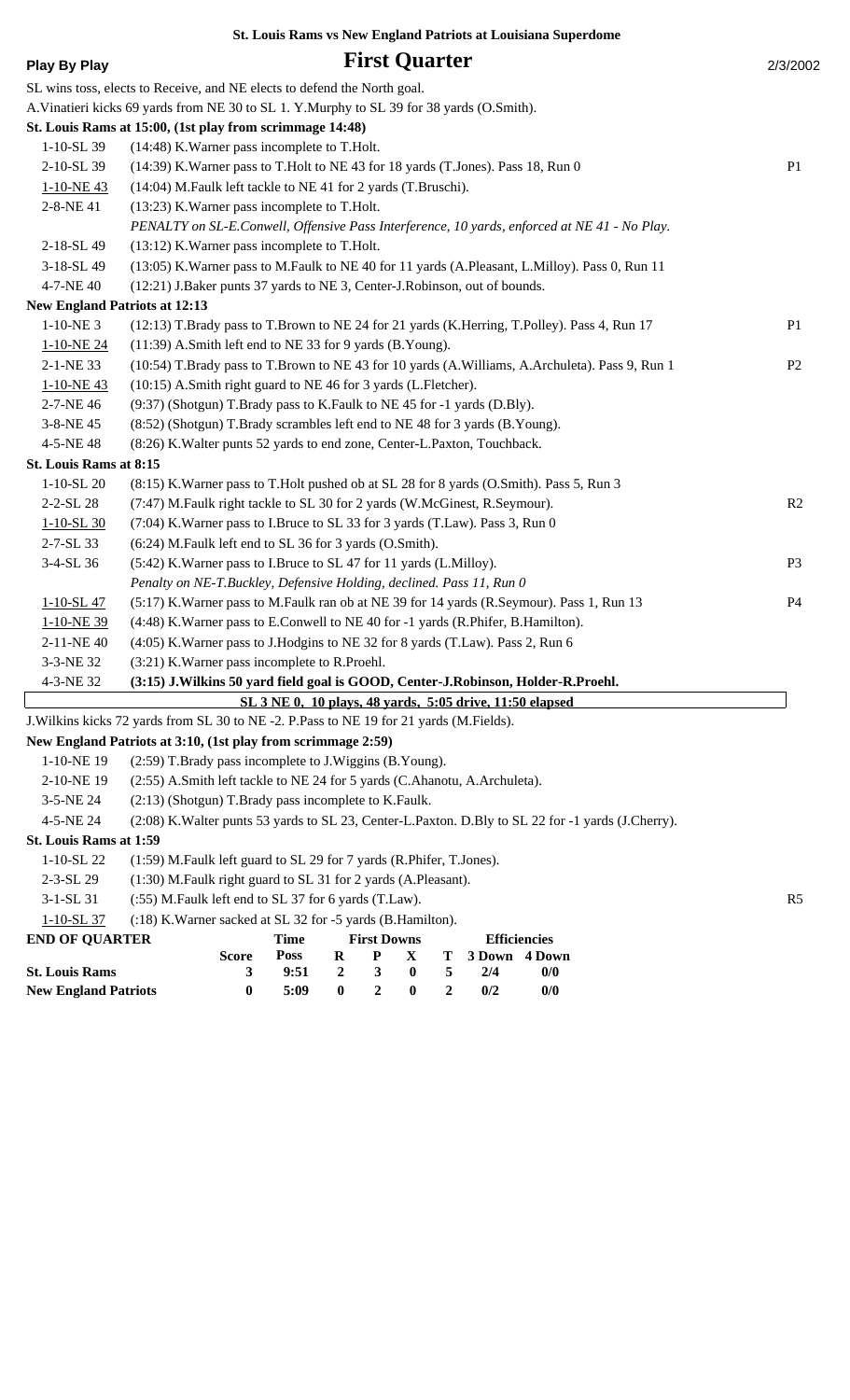| <b>Play By Play</b>                  | <b>Second Quarter</b>                                                                                             | 2/3/2002       |
|--------------------------------------|-------------------------------------------------------------------------------------------------------------------|----------------|
| St. Louis Rams continued.            |                                                                                                                   |                |
| 2-15-SL 32                           | (15:00) K. Warner pass incomplete to A. Hakim (T. Shaw).                                                          |                |
| 3-15-SL 32                           | (14:54) K. Warner pass to A. Hakim to NE 39 for 29 yards (T. Buckley). Pass 8, Run 21                             | P <sub>6</sub> |
| 1-10-NE 39                           | (14:08) K. Warner pass incomplete to E. Conwell (L. Milloy).                                                      |                |
| 2-10-NE 39                           | (14:02) K. Warner up the middle to NE 34 for 5 yards (A. Pleasant).                                               |                |
| 3-5-NE 34                            | (13:22) K. Warner pass incomplete to A. Hakim (R. Seymour).                                                       |                |
| 4-5-NE 34                            | (13:17) J. Wilkins 52 yard field goal is No Good, Wide Left, Center-J. Robinson, Holder-R. Proehl.                |                |
| <b>New England Patriots at 13:12</b> |                                                                                                                   |                |
| 1-10-NE42                            | (13:12) A.Smith right end to NE 46 for 4 yards (T.Polley).                                                        |                |
| 2-6-NE 46                            | (12:36) A.Smith left guard to NE 49 for 3 yards (J.Zgonina, C.Ahanotu).                                           |                |
| 3-3-NE 49                            | (11:57) (Shotgun) T.Brady pass incomplete to D.Patten (K.Herring).                                                |                |
|                                      | PENALTY on SL-K.Herring, Defensive Holding, 5 yards, enforced at NE 49 - No Play.                                 | X3             |
| $1 - 10 - SL46$                      | (11:50) T.Brady pass incomplete to K.Faulk.                                                                       |                |
|                                      | PENALTY on NE-M.Compton, Offensive Holding, 10 yards, enforced at SL 46 - No Play.                                |                |
| 1-20-NE44                            | (11:45) A.Smith right end to NE 41 for -3 yards (D.McCleon, A.Archuleta).                                         |                |
| 2-23-NE41                            | (11:08) A.Smith left guard to NE 47 for 6 yards (L.Fletcher, D.Davis).                                            |                |
| 3-17-NE 47                           | (10:27) (Shotgun) T.Brady pass incomplete.                                                                        |                |
| 4-17-NE47                            | (10:20) K. Walter punts 41 yards to SL 12, Center-L. Paxton. D. Bly to SL 19 for 7 yards (M. Vrabel).             |                |
| St. Louis Rams at 10:08              |                                                                                                                   |                |
| 1-10-SL 19                           | (10:08) M.Faulk left tackle to SL 24 for 5 yards (B.Cox).                                                         |                |
|                                      |                                                                                                                   |                |
| 2-5-SL 24                            | (9:30) M.Faulk right end ran ob at SL 39 for 15 yards (T.Jones).                                                  | R7             |
| $1 - 10 - SL$ 39                     | (8:58) K. Warner pass intended for I. Bruce INTERCEPTED by T. Law at SL 47. T. Law for 47 yards,<br>TOUCHDOWN.    |                |
| <b>New England Patriots at 8:49</b>  |                                                                                                                   |                |
|                                      | A. Vinatieri extra point is GOOD, Center-L. Paxton, Holder-K. Walter.                                             |                |
|                                      | SL 3 NE 7, 0 plays, 47 yards, 0:00 drive, 6:11 elapsed                                                            |                |
|                                      | A. Vinatieri kicks 63 yards from NE 30 to SL 7. Y. Murphy to SL 28 for 21 yards (J. Cherry).                      |                |
|                                      | St. Louis Rams at 8:49, (1st play from scrimmage 8:39)                                                            |                |
| $1-10-SL28$                          | (8:39) M.Faulk left end to SL 30 for 2 yards (M.Vrabel).                                                          |                |
| 2-8-SL 30                            | (8:02) K.Warner FUMBLES (Aborted) at SL 28, and recovers at SL 28. K.Warner pass to T.Holt ran ob at SL 41 for P8 |                |
|                                      | 11 yards (T.Law). Pass 0, Run 11                                                                                  |                |
| $1 - 10 - SL41$                      | (7:33) K. Warner pass to A. Hakim ran ob at NE 50 for 9 yards (T. Buckley). Pass 9, Run 0                         |                |
| 2-1-NE 50                            | (7:01) M.Faulk right end to NE 50 for no gain (T.Bruschi).                                                        |                |
| 3-1-NE 50                            | (6:22) K. Warner pass incomplete to R. Proehl (L. Milloy).                                                        |                |
| 4-1-NE 50                            | (6:15) J.Baker punts 35 yards to NE 15, Center-J.Robinson, fair catch by T.Brown.                                 |                |
| <b>New England Patriots at 6:10</b>  |                                                                                                                   |                |
| 1-10-NE 15                           | (6:10) A.Smith left end to NE 26 for 11 yards (K.Herring, J.Zgonina).                                             | R4             |
| 1-10-NE 26                           | (5:25) T.Brady pass to M.Edwards to NE 31 for 5 yards (T.Polley). Pass 1, Run 4                                   |                |
| 2-5-NE 31                            | (4:46) A.Smith right end to NE 35 for 4 yards (T.Polley).                                                         |                |
| 3-1-NE 35                            | (4:10) M.Edwards right guard to NE 37 for 2 yards (G.Wistrom).                                                    | R <sub>5</sub> |
| 1-10-NE 37                           | (3:28) M.Edwards right guard to NE 40 for 3 yards (L.Little).                                                     |                |
| 2-7-NE 40                            | (2:53) A.Smith right end to NE 39 for -1 yards (B.Young).                                                         |                |
|                                      | Timeout #1 by SL at $02:13$ .                                                                                     |                |
| 3-8-NE 39                            | (2:13) (Shotgun) T.Brady sacked at NE 32 for -7 yards (L.Little, T.Jackson).                                      |                |
| Two-Minute Warning                   |                                                                                                                   |                |
| 4-15-NE 32                           | (2:00) K. Walter punts 53 yards to SL 15, Center-L. Paxton, fair catch by D. Bly.                                 |                |
|                                      | Timeout #1 by NE at 01:52.                                                                                        |                |
| St. Louis Rams at 1:52               |                                                                                                                   |                |
| $1-10-SL$ 15                         | (1:52) A.Hakim left end to SL 20 for 5 yards (A.Harris).                                                          |                |
| $2 - 5 - SL$ 20                      | $(1:33)$ PENALTY on NE-M.Vrabel, Neutral Zone Infraction, 5 yards, enforced at SL 20 - No Play.                   | X9             |
| $1 - 10 - SL$ 25                     | (1:33) K. Warner pass to R. Proehl to SL 40 for 15 yards (A. Harris). FUMBLES (A. Harris), RECOVERED by NE-       |                |
| <b>New England Patriots at 1:20</b>  | T.Buckley at NE 45. T.Buckley to SL 40 for 15 yards (T.Holt). Pass 10, Run 5                                      |                |
| $1-10-SL40$                          | (1:20) T.Brady pass to T.Brown to SL 24 for 16 yards (G.Wistrom, K.Herring). Pass 0, Run 16                       | <b>P6</b>      |
|                                      | Timeout #2 by NE at 01:12.                                                                                        |                |
|                                      | Timeout #2 by SL at 01:12.                                                                                        |                |
|                                      | (1:12) (Shotgun) T.Brady pass to J.Wiggins to SL 16 for 8 yards (L.Little, A.Williams). Pass 5, Run 3             |                |
| $1 - 10 - SL$ 24<br>$2 - 2 - SL$ 16  | (:46) (Shotgun) T.Brady pass incomplete to D.Patten.                                                              |                |
|                                      |                                                                                                                   |                |
| 3-2-SL 16                            | (:41) (Shotgun) K.Faulk left end pushed ob at SL 8 for 8 yards (D.Bly).<br>Timeout #3 by NE at 00:36.             | R7             |
|                                      | (:36) T.Brady pass to D.Patten for 8 yards, TOUCHDOWN. Pass 8, Run 0                                              | P <sub>8</sub> |
| $1 - 8 - SL_8$                       | Play Challenged by Replay Assistant and Upheld.                                                                   |                |
|                                      | A. Vinatieri extra point is GOOD, Center-L. Paxton, Holder-K. Walter.                                             |                |
|                                      | SL 3 NE 14, 5 plays, 40 yards, 0:49 drive, 14:29 elapsed                                                          |                |
|                                      | A. Vinatieri kicks 65 yards from NE 30 to SL 5. M. Faulk ran ob at SL 6 for 1 yard.                               |                |

**St. Louis Rams at 0:31**

1-10-SL 6 (:31) K.Warner up the middle to SL 5 for -1 yards.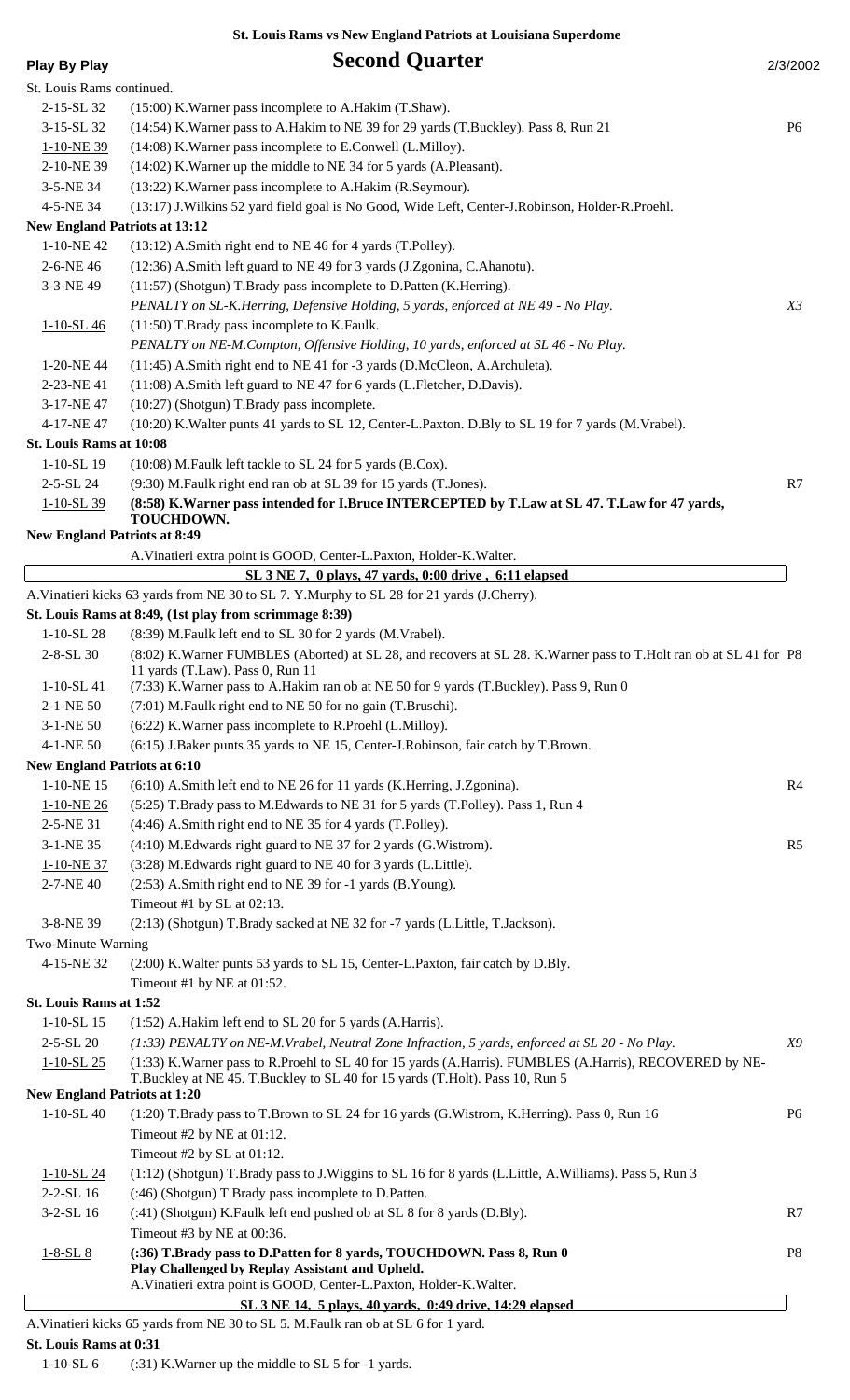| END OF OUARTER              |              | Time               | <b>First Downs</b> |  |                       | <b>Efficiencies</b> |  |
|-----------------------------|--------------|--------------------|--------------------|--|-----------------------|---------------------|--|
|                             | Score.       | <b>Poss</b>        |                    |  | R P X T 3 Down 4 Down |                     |  |
| <b>St. Louis Rams</b>       | $\mathbf{R}$ | $6:49$ 1 2 1 4 1/3 |                    |  |                       | 0/0                 |  |
| <b>New England Patriots</b> |              | 8:11 3 2 1 6       |                    |  | 2/4                   | 0/0                 |  |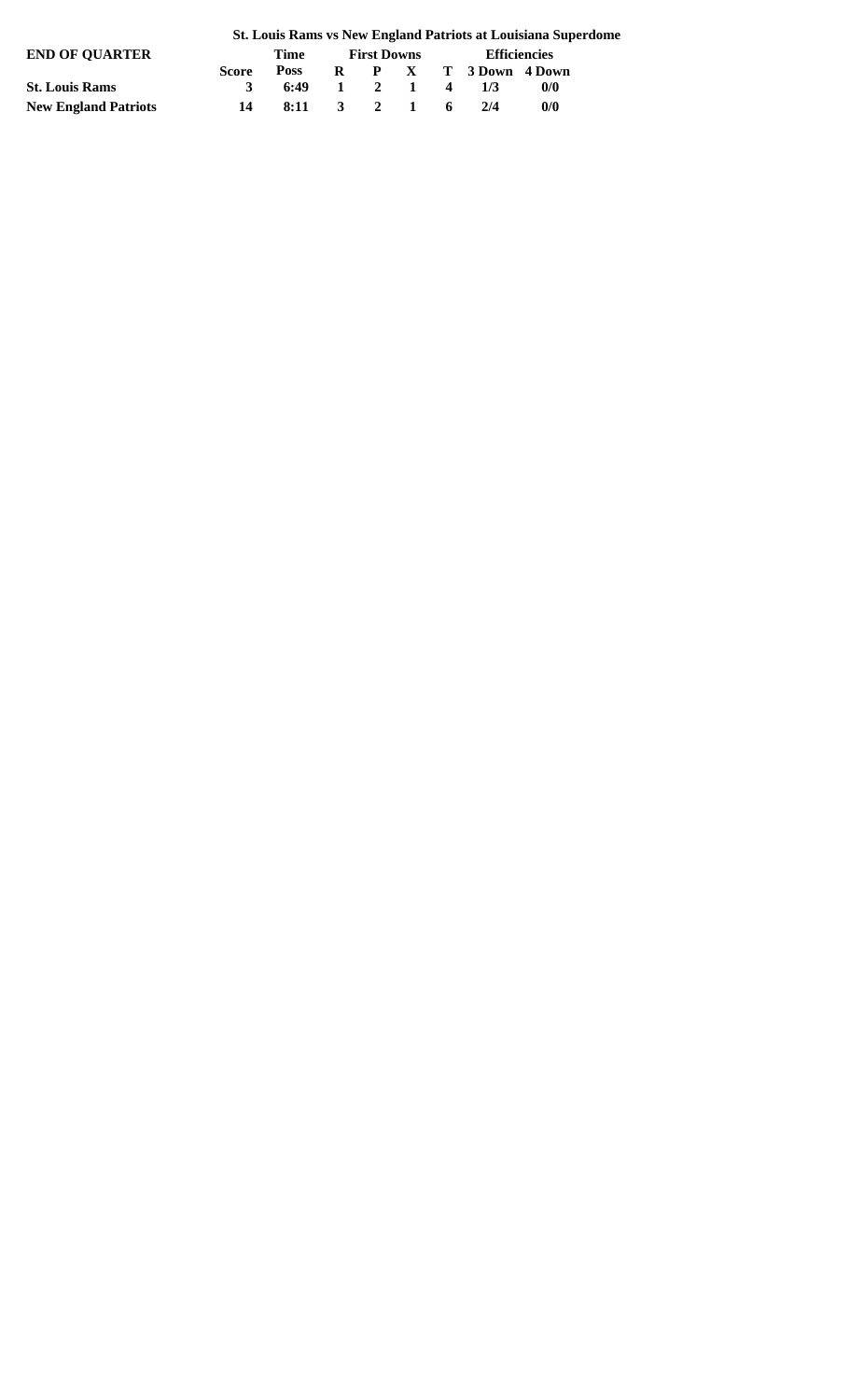| <b>Play By Play</b>                 |                                                                                                       |                                                          |                                  | <b>Third Quarter</b> |          |   |                     |  |                                                                                                         | 2/3/2002        |  |  |
|-------------------------------------|-------------------------------------------------------------------------------------------------------|----------------------------------------------------------|----------------------------------|----------------------|----------|---|---------------------|--|---------------------------------------------------------------------------------------------------------|-----------------|--|--|
|                                     | NE elects to Receive, and SL elects to defend the South goal.                                         |                                                          |                                  |                      |          |   |                     |  |                                                                                                         |                 |  |  |
|                                     | J. Wilkins kicks 73 yards from SL 30 to NE -3. P. Pass pushed ob at NE 32 for 35 yards (R. Holcombe). |                                                          |                                  |                      |          |   |                     |  |                                                                                                         |                 |  |  |
|                                     | New England Patriots at 15:00, (1st play from scrimmage 14:47)                                        |                                                          |                                  |                      |          |   |                     |  |                                                                                                         |                 |  |  |
| 1-10-NE 32                          | (14:47) A.Smith right end to NE 41 for 9 yards (J.Zgonina).                                           |                                                          |                                  |                      |          |   |                     |  |                                                                                                         |                 |  |  |
| 2-1-NE 41                           | (14:09) A.Smith left guard to SL 47 for 12 yards (K.Herring, A.Williams).                             |                                                          |                                  |                      |          |   |                     |  |                                                                                                         | R9              |  |  |
| $1 - 10 - SL47$                     | (13:29) T.Brady pass incomplete to D.Patten.                                                          |                                                          |                                  |                      |          |   |                     |  |                                                                                                         |                 |  |  |
| 2-10-SL 47                          | (13:22) J.Redmond left guard to NE 49 for -4 yards (G.Wistrom).                                       |                                                          |                                  |                      |          |   |                     |  |                                                                                                         |                 |  |  |
| 3-14-NE49                           |                                                                                                       |                                                          |                                  |                      |          |   |                     |  | (12:43) (Shotgun) T.Brady pass to T.Brown to SL 43 for 8 yards (T.Polley, D.Davis). Pass 0, Run 8       |                 |  |  |
| 4-6-SL 43                           | (12:06) K. Walter punts 27 yards to SL 16, Center-L. Paxton, fair catch by D. Bly.                    |                                                          |                                  |                      |          |   |                     |  |                                                                                                         |                 |  |  |
| St. Louis Rams at 11:58             |                                                                                                       |                                                          |                                  |                      |          |   |                     |  |                                                                                                         |                 |  |  |
| $1-10-SL$ 16                        | (11:58) K. Warner pass to T. Holt to SL 34 for 18 yards (T. Jones).                                   |                                                          |                                  |                      |          |   |                     |  |                                                                                                         |                 |  |  |
|                                     | PENALTY on SL-E.Conwell, Offensive Holding, 8 yards, enforced at SL 16 - No Play.                     |                                                          |                                  |                      |          |   |                     |  |                                                                                                         |                 |  |  |
| $1-18-SL8$                          | (11:34) K. Warner pass to A. Hakim to SL 28 for 20 yards (T. Jones). Pass 10, Run 10                  |                                                          |                                  |                      |          |   |                     |  |                                                                                                         | P10             |  |  |
| $1 - 10 - SL$ 28                    | (10:55) K. Warner pass to I. Bruce to 50 for 22 yards (L. Milloy). Pass 22, Run 0                     |                                                          |                                  |                      |          |   |                     |  |                                                                                                         | <b>P11</b>      |  |  |
| $1 - 10 - 50$                       | (10:10) K. Warner pass incomplete to T. Holt.                                                         |                                                          |                                  |                      |          |   |                     |  |                                                                                                         |                 |  |  |
|                                     | PENALTY on NE-O.Smith, Defensive Pass Interference, 9 yards, enforced at 50 - No Play.                |                                                          |                                  |                      |          |   |                     |  |                                                                                                         | <i>X12</i>      |  |  |
| $1 - 10 - NE 41$                    | (10:06) K. Warner sacked at NE 48 for -7 yards (R. Seymour, M. Vrabel).                               |                                                          |                                  |                      |          |   |                     |  |                                                                                                         |                 |  |  |
|                                     | Timeout #1 by SL at 09:52.                                                                            |                                                          |                                  |                      |          |   |                     |  |                                                                                                         |                 |  |  |
| 2-17-NE48                           | (9:52) K. Warner pass incomplete to T. Holt.                                                          |                                                          |                                  |                      |          |   |                     |  |                                                                                                         |                 |  |  |
| 3-17-NE48                           | (9:46) (Shotgun) K. Warner pass incomplete (R. Phifer).                                               |                                                          |                                  |                      |          |   |                     |  |                                                                                                         |                 |  |  |
| 4-17-NE48                           |                                                                                                       |                                                          |                                  |                      |          |   |                     |  | (9:46) (Punt formation) PENALTY on SL, Delay of Game, 5 yards, enforced at NE 48 - No Play.             |                 |  |  |
| 4-22-SL 47                          |                                                                                                       |                                                          |                                  |                      |          |   |                     |  | (9:42) J.Baker punts 38 yards to NE 15, Center-J.Robinson. T.Brown to NE 19 for 4 yards (J.Robinson).   |                 |  |  |
| <b>New England Patriots at 9:31</b> |                                                                                                       |                                                          |                                  |                      |          |   |                     |  |                                                                                                         |                 |  |  |
| 1-10-NE 19                          | (9:31) A.Smith right end to NE 36 for 17 yards (L.Little).                                            |                                                          |                                  |                      |          |   |                     |  |                                                                                                         | R10             |  |  |
| 1-10-NE 36                          | (8:50) D.Patten right end to SL 42 for 22 yards (T.Polley).                                           |                                                          |                                  |                      |          |   |                     |  |                                                                                                         | R11             |  |  |
| $1 - 10 - SL$ 42                    | (8:11) A.Smith right guard to SL 37 for 5 yards (C.Ahanotu).                                          |                                                          |                                  |                      |          |   |                     |  |                                                                                                         |                 |  |  |
| 2-5-SL 37                           | (7:35) A.Smith right guard to SL 36 for 1 yard (J.Zgonina, C.Ahanotu).                                |                                                          |                                  |                      |          |   |                     |  |                                                                                                         |                 |  |  |
| 3-4-SL 36                           | (6:53) (Shotgun) T.Brady pass incomplete to D.Patten (D.Bly).                                         |                                                          |                                  |                      |          |   |                     |  |                                                                                                         |                 |  |  |
| 4-4-SL 36                           | (6:50) K. Walter punts 36 yards to end zone, Center-L. Paxton, Touchback.                             |                                                          |                                  |                      |          |   |                     |  |                                                                                                         |                 |  |  |
| St. Louis Rams at 6:40              |                                                                                                       |                                                          |                                  |                      |          |   |                     |  |                                                                                                         |                 |  |  |
| $1-10-SL20$                         | (6:40) M.Faulk right guard to SL 32 for 12 yards (A.Pleasant).                                        |                                                          |                                  |                      |          |   |                     |  |                                                                                                         | R13             |  |  |
|                                     | Timeout #2 by SL at 06:03.                                                                            |                                                          |                                  |                      |          |   |                     |  |                                                                                                         |                 |  |  |
| $1 - 10 - SL$ 32                    | (6:03) M.Faulk left end to SL 38 for 6 yards (L.Milloy).                                              |                                                          |                                  |                      |          |   |                     |  |                                                                                                         |                 |  |  |
|                                     | Timeout #1 by NE at 05:27.                                                                            |                                                          |                                  |                      |          |   |                     |  |                                                                                                         |                 |  |  |
| 2-4-SL 38                           | (5:27) M.Faulk left end ran ob at 50 for 12 yards (T.Jones).                                          |                                                          |                                  |                      |          |   |                     |  |                                                                                                         | R14             |  |  |
| $1 - 10 - 50$                       | (4:59) M.Faulk right guard to 50 for no gain (A.Pleasant, B.Hamilton).                                |                                                          |                                  |                      |          |   |                     |  |                                                                                                         |                 |  |  |
| $2 - 10 - 50$                       | (4:19) K. Warner pass to T. Holt to NE 45 for 5 yards (O. Smith). Pass 3, Run 2                       |                                                          |                                  |                      |          |   |                     |  |                                                                                                         |                 |  |  |
| 3-5-NE 45                           | (K.Warner).                                                                                           |                                                          |                                  |                      |          |   |                     |  | (3:35) K.Warner pass intended for T.Holt INTERCEPTED by O.Smith at NE 37. O.Smith to SL 33 for 30 yards |                 |  |  |
| <b>New England Patriots at 3:25</b> |                                                                                                       |                                                          |                                  |                      |          |   |                     |  |                                                                                                         |                 |  |  |
| $1-10-SL$ 33                        | (3:25) T.Brady pass to T.Brown to SL 22 for 11 yards (A.Archuleta). Pass 11, Run 0                    |                                                          |                                  |                      |          |   |                     |  |                                                                                                         | P <sub>12</sub> |  |  |
| $1 - 10 - SL$ 22                    | (2:48) K.Faulk sacked at SL 26 for -4 yards (G.Wistrom).                                              |                                                          |                                  |                      |          |   |                     |  |                                                                                                         |                 |  |  |
| 2-14-SL 26                          | (2:05) T.Brady pass incomplete to J.Wiggins.                                                          |                                                          |                                  |                      |          |   |                     |  |                                                                                                         |                 |  |  |
| 3-14-SL 26                          | (2:00) (Shotgun) K.Faulk right end to SL 19 for 7 yards (L.Fletcher).                                 |                                                          |                                  |                      |          |   |                     |  |                                                                                                         |                 |  |  |
| 4-7-SL 19                           | (1:22) A.Vinatieri 37 yard field goal is GOOD, Center-L.Paxton, Holder-K.Walter.                      |                                                          |                                  |                      |          |   |                     |  |                                                                                                         |                 |  |  |
|                                     |                                                                                                       | SL 3 NE 17, 5 plays, 14 yards, 2:07 drive, 13:42 elapsed |                                  |                      |          |   |                     |  |                                                                                                         |                 |  |  |
|                                     | A. Vinatieri kicks 69 yards from NE 30 to SL 1. Y. Murphy to SL 23 for 22 yards (J. Cherry).          |                                                          |                                  |                      |          |   |                     |  |                                                                                                         |                 |  |  |
|                                     | St. Louis Rams at 1:18, (1st play from scrimmage 1:05)                                                |                                                          |                                  |                      |          |   |                     |  |                                                                                                         |                 |  |  |
| $1-10-SL23$                         | (1:05) K. Warner pass to I. Bruce to SL 38 for 15 yards (T. Bruschi). Pass 12, Run 3                  |                                                          |                                  |                      |          |   |                     |  |                                                                                                         | P15             |  |  |
| $1 - 10 - SL$ 38                    | (:33) K. Warner pass to M. Faulk to SL 45 for 7 yards (O. Smith, B. Mitchell). Pass 0, Run 7          |                                                          |                                  |                      |          |   |                     |  |                                                                                                         |                 |  |  |
| <b>END OF QUARTER</b>               |                                                                                                       | <b>Time</b>                                              |                                  | <b>First Downs</b>   |          |   | <b>Efficiencies</b> |  |                                                                                                         |                 |  |  |
|                                     | <b>Score</b>                                                                                          | <b>Poss</b>                                              | $\bf R$                          | $\mathbf P$          | X        | т | 3 Down              |  | 4 Down                                                                                                  |                 |  |  |
| <b>St. Louis Rams</b>               | 3                                                                                                     | 7:00                                                     | $\boldsymbol{2}$<br>$\mathbf{3}$ | 3                    | 1        | 6 | 0/2                 |  | 0/0                                                                                                     |                 |  |  |
| <b>New England Patriots</b>         | 17                                                                                                    | 8:00                                                     |                                  | 1                    | $\bf{0}$ | 4 | 0/3                 |  | 0/0                                                                                                     |                 |  |  |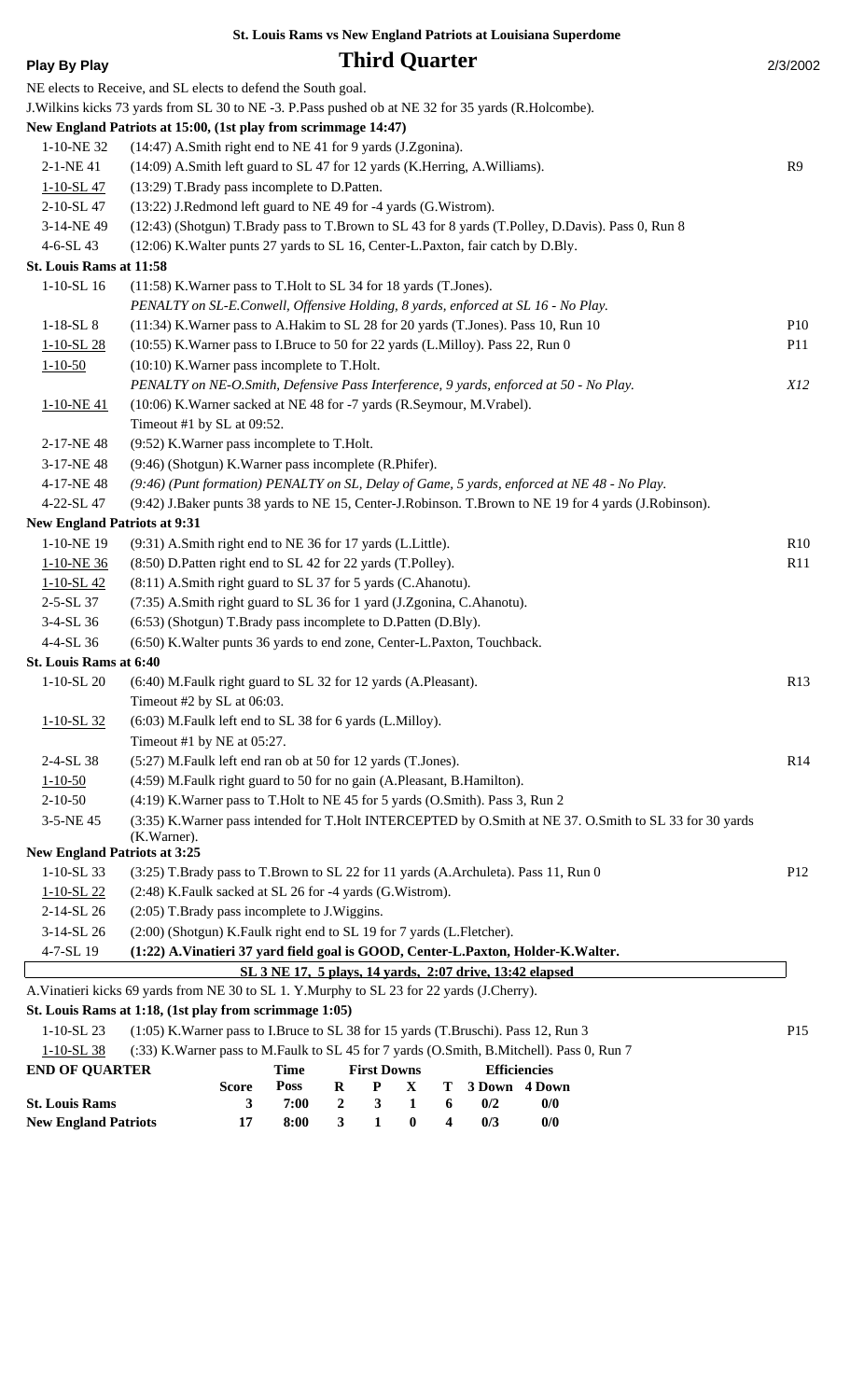| <b>Play By Play</b>                 | <b>Fourth Quarter</b>                                                                                                                                                                                                                                                                      | 2/3/2002        |
|-------------------------------------|--------------------------------------------------------------------------------------------------------------------------------------------------------------------------------------------------------------------------------------------------------------------------------------------|-----------------|
| St. Louis Rams continued.           |                                                                                                                                                                                                                                                                                            |                 |
| $2 - 3 - SL$ 45                     | (15:00) M.Faulk right guard to SL 47 for 2 yards (T.Bruschi).                                                                                                                                                                                                                              |                 |
| $3-1-SL$ 47                         | (14:24) PENALTY on SL-J.Robinson, False Start, 4 yards, enforced at SL 47 - No Play.                                                                                                                                                                                                       |                 |
| $3 - 5 - SL$ 43                     | (14:09) K. Warner pass to A. Hakim to NE 43 for 14 yards (L. Milloy, T. Buckley). Pass 9, Run 5                                                                                                                                                                                            | P16             |
| $1-10-NE$ 43                        | (13:36) K. Warner pass to E. Conwell to NE 34 for 9 yards (R. Phifer, T. Law). Pass 1, Run 8                                                                                                                                                                                               |                 |
| 2-1-NE 34                           | (12:46) J.Hodgins right guard to NE 31 for 3 yards (B.Hamilton, W.McGinest).                                                                                                                                                                                                               | R17             |
| 1-10-NE 31                          | (12:05) K. Warner pass to M. Faulk to NE 9 for 22 yards (T. Jones). Pass 9, Run 13                                                                                                                                                                                                         | P18             |
| $1-9-NE9$                           | (11:21) K. Warner pass to J. Robinson to NE 3 for 6 yards (L. Milloy). Pass 5, Run 1                                                                                                                                                                                                       |                 |
| $2-3-NE$ 3                          | (10:39) K. Warner pass incomplete to A. Hakim (L. Milloy).                                                                                                                                                                                                                                 |                 |
| $3 - 3 - NE$ 3                      | (10:34) K. Warner pass incomplete to I. Bruce (T. Law).                                                                                                                                                                                                                                    |                 |
|                                     | Timeout #3 by SL at 10:29.                                                                                                                                                                                                                                                                 |                 |
| 4-3-NE 3                            | (10:29) K. Warner scrambles right end to NE 2 for 1 yard (R. Phifer). FUMBLES (R. Phifer), touched at NE 3,<br>RECOVERED by NE-T.Jones at NE 3. T.Jones for 97 yards, TOUCHDOWN NULLIFIED by Penalty.<br>PENALTY on NE-W.McGinest, Defensive Holding, 2 yards, enforced at NE 3 - No Play. | X19             |
| $1 - 1 - NE_1$                      | (10:09) M.Faulk right guard to NE 2 for -1 yards (W.McGinest, B.Cox).                                                                                                                                                                                                                      |                 |
|                                     | Timeout #2 by NE at 09:33.                                                                                                                                                                                                                                                                 |                 |
| $2 - 2 - NE$ 2                      | (9:33) K. Warner up the middle for 2 yards, TOUCHDOWN.                                                                                                                                                                                                                                     | R20             |
|                                     | J. Wilkins extra point is GOOD, Center-J. Robinson, Holder-R. Proehl.                                                                                                                                                                                                                      |                 |
|                                     | SL 10 NE 17, 12 plays, 77 yards, 1 penalty, 6:47 drive, 5:29 elapsed                                                                                                                                                                                                                       |                 |
|                                     | J. Wilkins kicks 74 yards from SL 30 to NE -4. P. Pass to NE 25 for 29 yards (T. Canidate).                                                                                                                                                                                                |                 |
|                                     | New England Patriots at 9:31, (1st play from scrimmage 9:20)                                                                                                                                                                                                                               |                 |
| 1-10-NE 25                          | (9:20) T.Brady pass to M.Edwards to NE 27 for 2 yards (A.Archuleta). Pass 1, Run 1                                                                                                                                                                                                         |                 |
| 2-8-NE 27                           | (8:44) A.Smith right end to NE 33 for 6 yards (A.Williams, L.Fletcher).                                                                                                                                                                                                                    |                 |
| 3-2-NE 33                           | (7:59) (Shotgun) T.Brady pass incomplete to P.Pass.                                                                                                                                                                                                                                        |                 |
| 4-2-NE 33                           | (7:55) K. Walter punts 53 yards to SL 14, Center-L. Paxton. D. Bly to SL 25 for 11 yards (T. Jones).                                                                                                                                                                                       |                 |
|                                     | PENALTY on SL-O.Brigance, Offensive Holding, 7 yards, enforced at SL 14.                                                                                                                                                                                                                   |                 |
| St. Louis Rams at 7:44              |                                                                                                                                                                                                                                                                                            |                 |
| $1-10-SL$ 7                         | (7:44) K. Warner pass incomplete to T. Holt (O. Smith).                                                                                                                                                                                                                                    |                 |
| 2-10-SL7                            | (7:40) K. Warner pass to T. Holt pushed ob at SL 14 for 7 yards (R. Phifer). Pass 6, Run 1                                                                                                                                                                                                 |                 |
| 3-3-SL 14                           | (7:08) K. Warner pass to I. Bruce to SL 19 for 5 yards (T. Law). Pass 5, Run 0                                                                                                                                                                                                             | P <sub>21</sub> |
| $1 - 10 - SL$ 19                    | (6:28) K. Warner pass incomplete to T. Holt.                                                                                                                                                                                                                                               |                 |
| 2-10-SL 19                          | (6:17) K. Warner pass to R. Proehl pushed ob at SL 49 for 30 yards (T. Law). Pass 22, Run 8                                                                                                                                                                                                | P <sub>22</sub> |
| 1-10-SL 49                          | (5:45) K. Warner pass to J. Robinson pushed ob at NE 39 for 12 yards (M. Vrabel). Pass 0, Run 12                                                                                                                                                                                           | P <sub>23</sub> |
| 1-10-NE 39                          | (5:13) M.Faulk right guard to NE 38 for 1 yard (R.Phifer, M.Vrabel).                                                                                                                                                                                                                       |                 |
| 2-9-NE 38                           | (4:32) K. Warner sacked at SL 46 for -16 yards (W. McGinest).                                                                                                                                                                                                                              |                 |
| 3-25-SL 46                          | Timeout #3 by NE at 04:01.<br>(4:01) PENALTY on NE-R.Seymour, Neutral Zone Infraction, 5 yards, enforced at SL 46 - No Play.                                                                                                                                                               |                 |
| 3-20-NE 49                          | (4:01) K. Warner pass incomplete to T. Holt (O. Smith).                                                                                                                                                                                                                                    |                 |
| 4-20-NE49                           | (4:01) J.Baker punts 49 yards to end zone, Center-J.Robinson, Touchback.                                                                                                                                                                                                                   |                 |
| <b>New England Patriots at 3:44</b> |                                                                                                                                                                                                                                                                                            |                 |
| 1-10-NE 20                          | (3:44) A.Smith right guard to NE 18 for -2 yards (A.Archuleta).                                                                                                                                                                                                                            |                 |
| 2-12-NE 18                          | (3:02) T.Brady pass to A.Smith to NE 22 for 4 yards (L.Fletcher, B.Young). Pass 3, Run 1                                                                                                                                                                                                   |                 |
| 3-8-NE 22                           | (2:15) A.Smith right end to NE 25 for 3 yards (G.Wistrom).                                                                                                                                                                                                                                 |                 |
| Two-Minute Warning                  |                                                                                                                                                                                                                                                                                            |                 |
| 4-5-NE 25                           | (2:00) K. Walter punts 30 yards to SL 45, Center-L. Paxton, out of bounds.                                                                                                                                                                                                                 |                 |
|                                     | Penalty on NE-T.Jones, Defensive Holding, declined.                                                                                                                                                                                                                                        |                 |
| St. Louis Rams at 1:51              |                                                                                                                                                                                                                                                                                            |                 |
| $1-10-SL$ 45                        | (1:51) (Shotgun) K. Warner pass to A. Hakim pushed ob at NE 37 for 18 yards (L. Milloy). Pass 3, Run 15                                                                                                                                                                                    | P <sub>24</sub> |
| 1-10-NE 37                          | (1:42) K. Warner pass to Y. Murphy ran ob at NE 26 for 11 yards (T. Law). Pass 0, Run 11                                                                                                                                                                                                   | P <sub>25</sub> |
| 1-10-NE 26                          | (1:37) K. Warner pass to R. Proehl for 26 yards, TOUCHDOWN. Pass 11, Run 16                                                                                                                                                                                                                | P <sub>26</sub> |
|                                     | J. Wilkins extra point is GOOD, Center-J. Robinson, Holder-R. Proehl.                                                                                                                                                                                                                      |                 |
|                                     | SL 17 NE 17, 3 plays, 55 yards, 0:21 drive, 13:30 elapsed                                                                                                                                                                                                                                  |                 |
|                                     | J. Wilkins kicks 68 yards from SL 30 to NE 2. T. Brown to NE 17 for 15 yards (S. Moran).                                                                                                                                                                                                   |                 |
|                                     | New England Patriots at 1:30, (1st play from scrimmage 1:21)                                                                                                                                                                                                                               |                 |
| 1-10-NE 17                          | (1:21) (Shotgun) T.Brady pass to J.Redmond to NE 22 for 5 yards (D.Bly, L.Fletcher). Pass 3, Run 2                                                                                                                                                                                         |                 |
| 2-5-NE 22                           | (:57) (Shotgun) T.Brady pass to J.Redmond to NE 30 for 8 yards (A.Williams, T.Polley). Pass 3, Run 5                                                                                                                                                                                       | P <sub>13</sub> |
| 1-10-NE 30                          | (:41) T.Brady pass incomplete.                                                                                                                                                                                                                                                             |                 |
| 2-10-NE 30                          | (:41) (Shotgun) T.Brady pass to J.Redmond pushed ob at NE 41 for 11 yards (T.Polley, K.Herring). Pass 0, Run 11                                                                                                                                                                            | P <sub>14</sub> |
| 1-10-NE41                           | (:33) (Shotgun) T.Brady pass incomplete.                                                                                                                                                                                                                                                   |                 |
| 2-10-NE 41                          | (:29) (Shotgun) T.Brady pass to T.Brown ran ob at SL 36 for 23 yards (A.Archuleta). Pass 14, Run 9                                                                                                                                                                                         | P15             |
| $1 - 10 - SL$ 36                    | (:21) (Shotgun) T.Brady pass to J.Wiggins to SL 30 for 6 yards (D.McCleon, L.Little). Pass 1, Run 5                                                                                                                                                                                        |                 |
| 2-4-SL 30                           | $(0.07)$ T. Brady pass incomplete.                                                                                                                                                                                                                                                         |                 |
| 3-4-SL 30                           | (:07) A.Vinatieri 48 yard field goal is GOOD, Center-L.Paxton, Holder-K.Walter.                                                                                                                                                                                                            |                 |
|                                     | SL 17 NE 20, 9 plays, 53 yards, 1:30 drive, 15:00 elapsed                                                                                                                                                                                                                                  |                 |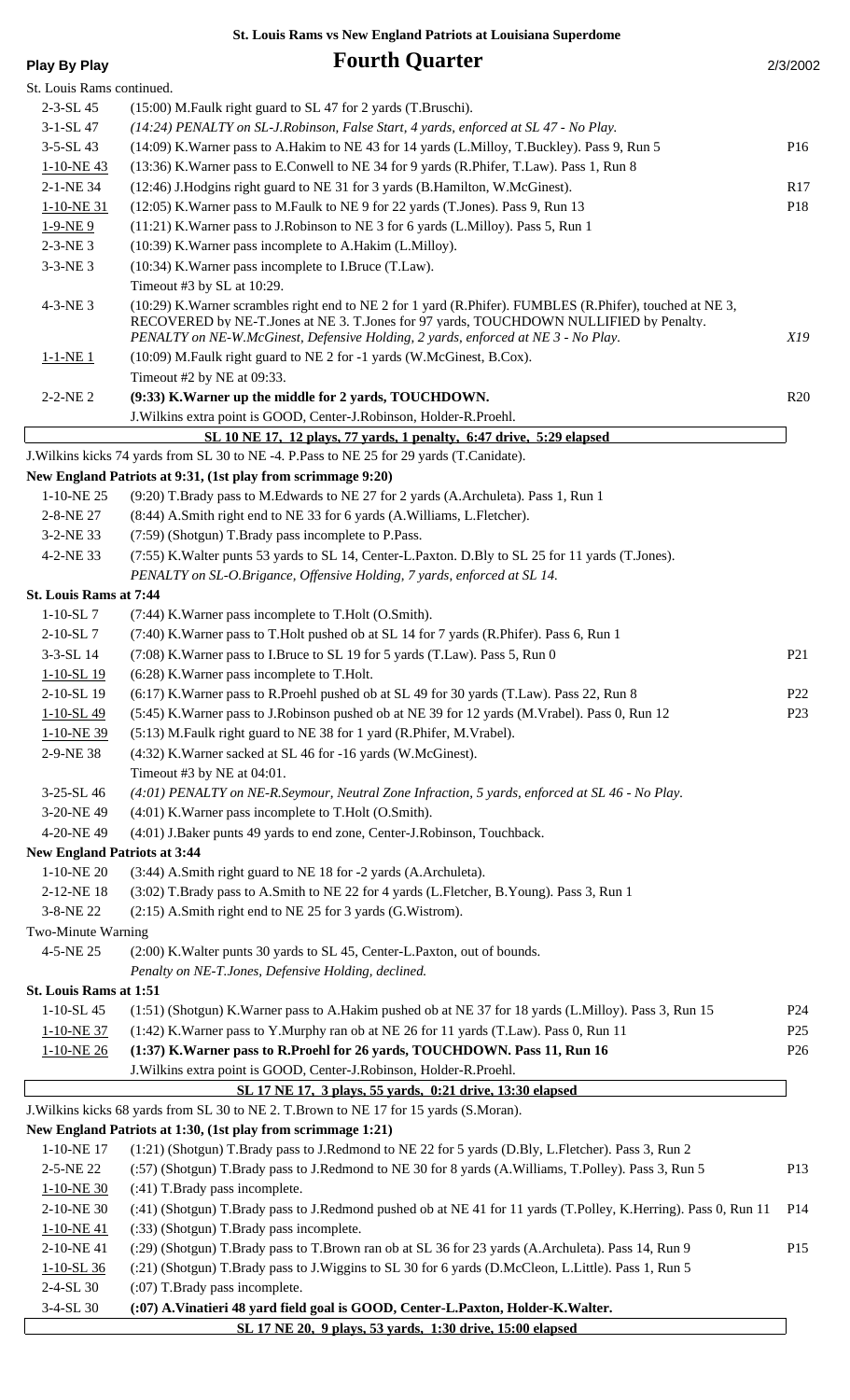|                             |              | ou Louis Kans 1943c# Linguing I autois at Louisiana Supers |                |                         |              |              |                     |                         |  |  |  |  |  |  |
|-----------------------------|--------------|------------------------------------------------------------|----------------|-------------------------|--------------|--------------|---------------------|-------------------------|--|--|--|--|--|--|
| <b>END OF OUARTER</b>       |              | Time                                                       |                | <b>First Downs</b>      |              | Efficiencies |                     |                         |  |  |  |  |  |  |
|                             | <b>Score</b> | <b>Poss</b>                                                |                |                         |              |              | R P X T 3Down 4Down |                         |  |  |  |  |  |  |
| <b>St. Louis Rams</b>       |              | 9:50                                                       | $\overline{2}$ |                         | 8 1 11       |              | 2/4                 | $\mathbf{0}/\mathbf{0}$ |  |  |  |  |  |  |
| <b>New England Patriots</b> | 20           | 5:10                                                       | $\mathbf{0}$   | $\overline{\mathbf{3}}$ | $\mathbf{0}$ | $\mathbf{3}$ | 0/2                 | 0/0                     |  |  |  |  |  |  |